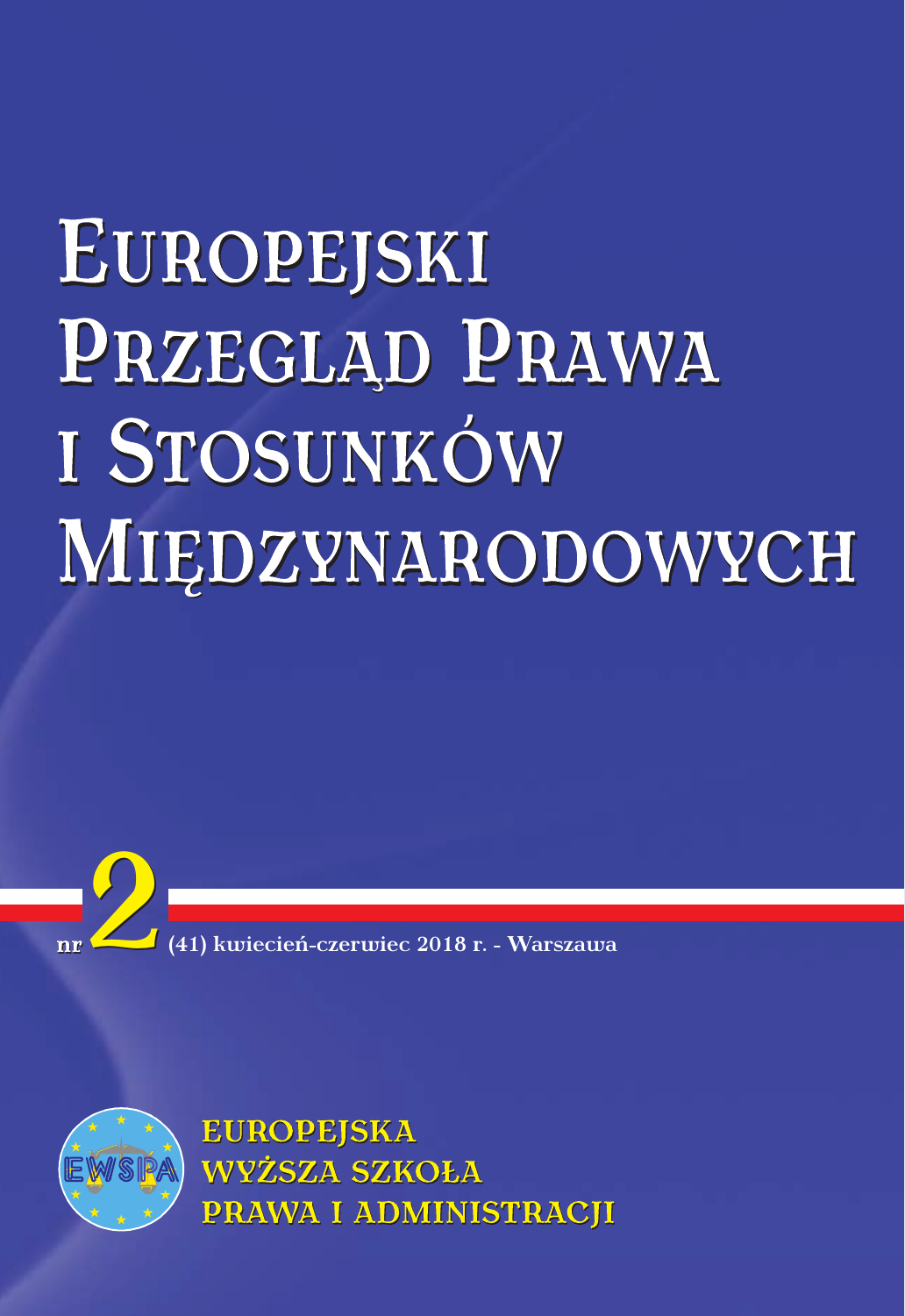## EUROPEAN REVIEW OF LAW AND INTERNATIONAL RE-LATIONS/EUROPEJSKI PRZE-GLĄD PRAWA I STOSUNKÓW MIĘDZYNARODOWYCH

ISSN-2081-0903

## PUBLISHER/WYDAWCA

**European School of Law and Administration/Europejska Wyższa Szkoła Prawa i Administracji, Warszawa ul. Grodzieńska 21/29**

EDITORIAL BOARD/KOMITET REDAKCYJNY

**Chief of the Board /Przewodniczący** Jerzy J. Wiatr

#### **Members/Członkowie**

Andrzej Bierć Dariusz Czajka Tadeusz Szymanek Roman Wieruszewski

## STAFF EDITORIAL/REDAKCJA

**Editorial Secretary/Sekretarz redakcji** Tadeusz T. Nowacki **Graphic Editor/Redaktor graficzny** Małgorzata Głuszczak

ADDRESS/ADRES

03-750 Warszawa ul. Grodzieńska 21/29 tel. +48 22 619 9011 fax +48 22 619 5240

Tekstów niezamówionych redakcja nie zwraca. Zastrzega się możliwość zmiany tytułów i dokonywania skrótów w artykułach. Redakcja nie ponosi odpowiedzialności za treść ogłoszeń.

#### SUBSCRIPTION/PRENUMERATA

Informacji udziela dziekan Europejskiej Wyższej Szkoły Prawa i Administracji

## From the editors

The present issue of our journal is composed of papers presented at the conference on "Regions between national and local", which was organized on January 8–9, 2018, by the Research Committee 47 (Global–Local Relations) of the International Political Science Association (IPSA) in co-operation with the Warsaw-based European School of Law and Administration, which housed the meeting in its Brussels branch.

First research committees have been established by the IPSA in early 1970s as groups of scholars interested in selected fields of political studies. There are now fifty-one such committees, of which Research Committee 47 is one of the youngest. Its history and intellectual profile are presented in this issue by Krzysztof Ostrowski – one of the founders of the committee and (since 2017) its chairman.

The Brussels conference focused on the role of regions in two meanings of this term: as territorial units within nation-states and as groups of states within a broader political constellation, such as the European Union. Three of the authors (Liebhart, Wiatr and Velikaya) deal with the controversial issue of the conflict between the right to self-determination of ethnically distinct regions and the principle of the integrity of nation-states. Four papers (Falcão, Gorbak, Ponomarenko, Putrenko) deal with regional policy in selected states and one (Kowalski) with the impact on authoritarian tendencies on the cohesion of the Central European region.

The conference was attended by the representatives of the European Committee of the Regions and of the Mazovia province of Poland, whose presentations provided a valuable insight in the practical aspects of European regional policy. Wolfgang Petzold's paper provides an interesting insight in the practical aspects of regional policy of the European Union and Roman Adamczyk presents the activities of the representation of the Mazovian province of Poland in Brussels.

Publication of this issue (the second issue of our journal published entirely in English and French – official languages of the IPSA) testifies to the lasting interest of our school in international co-operation.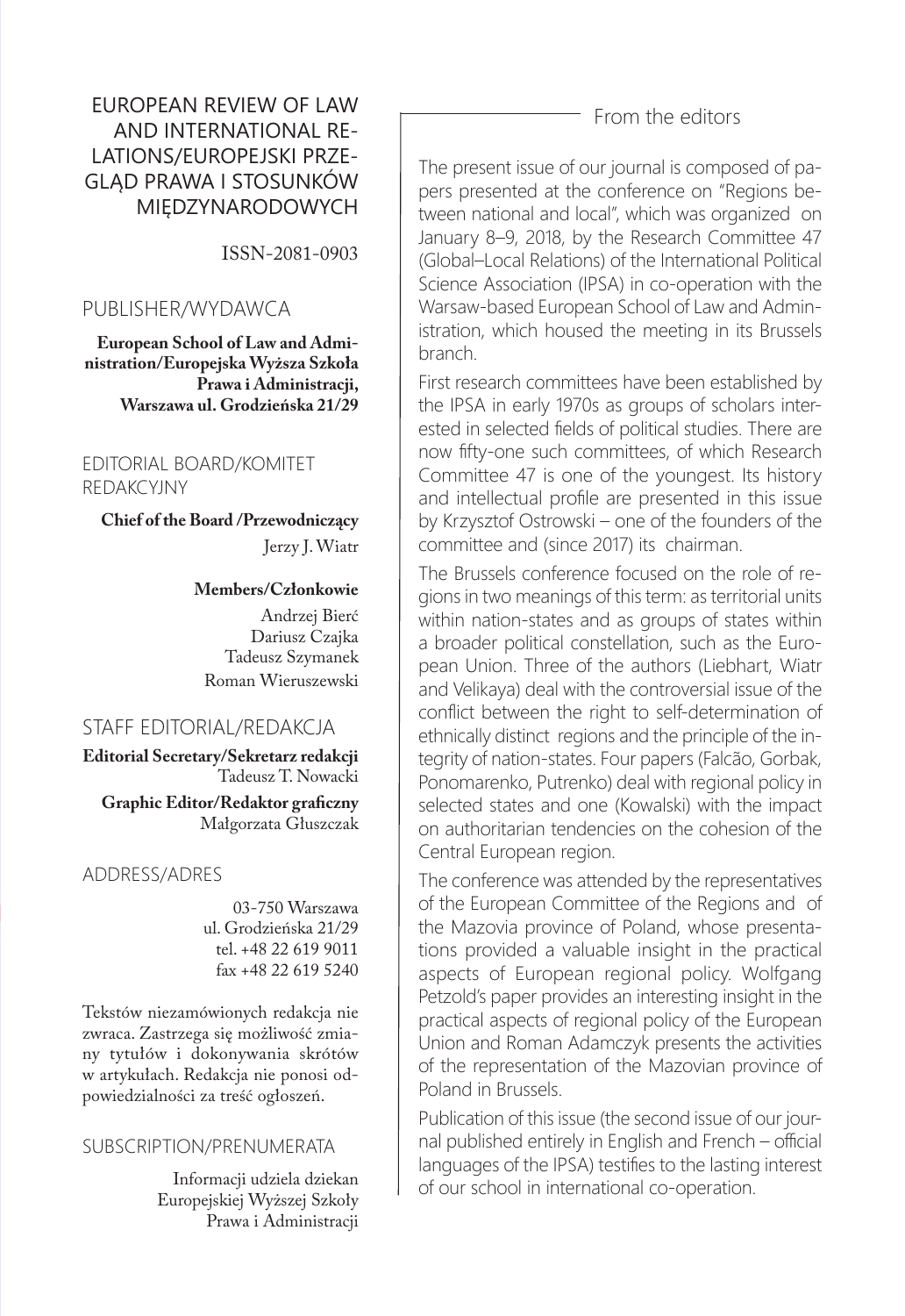## Content/Spis treści

| Krzysztof Ostrowski, From local politics and social ecology to analysis<br>of local-global relations. Forty eight years of research and debates 5  |
|----------------------------------------------------------------------------------------------------------------------------------------------------|
| Jerzy J. Wiatr, Regional autonomy and co-operation in the era                                                                                      |
| Karin Liebhart, Secession conflicts in the EU - Spain and United Kingdom                                                                           |
| Nataliya Velikaya, Crimean Identity - Between Conflict and Consensus35                                                                             |
| Victor Putrenko, Modeling Spatial Relationships of Electoral                                                                                       |
| Nadezhda Ponomarenko, Regional Elites in Transitional Societies53                                                                                  |
| Erica E. Gorbak, Mercosur and Latin American Regionalism in crisis:                                                                                |
| Michał Kowalski, The Regional Trends in the Policies of the Selected<br>Central and Eastern European States and the European Protection            |
| Monique Falcão, Les frontières entre l'identité ethnique et la globalisation.<br>Des impacts de la globalisation sur une communauté traditionnelle |
| Wolfgang Petzold, Borders and margins: Europe, its regions and cities 94                                                                           |
|                                                                                                                                                    |
|                                                                                                                                                    |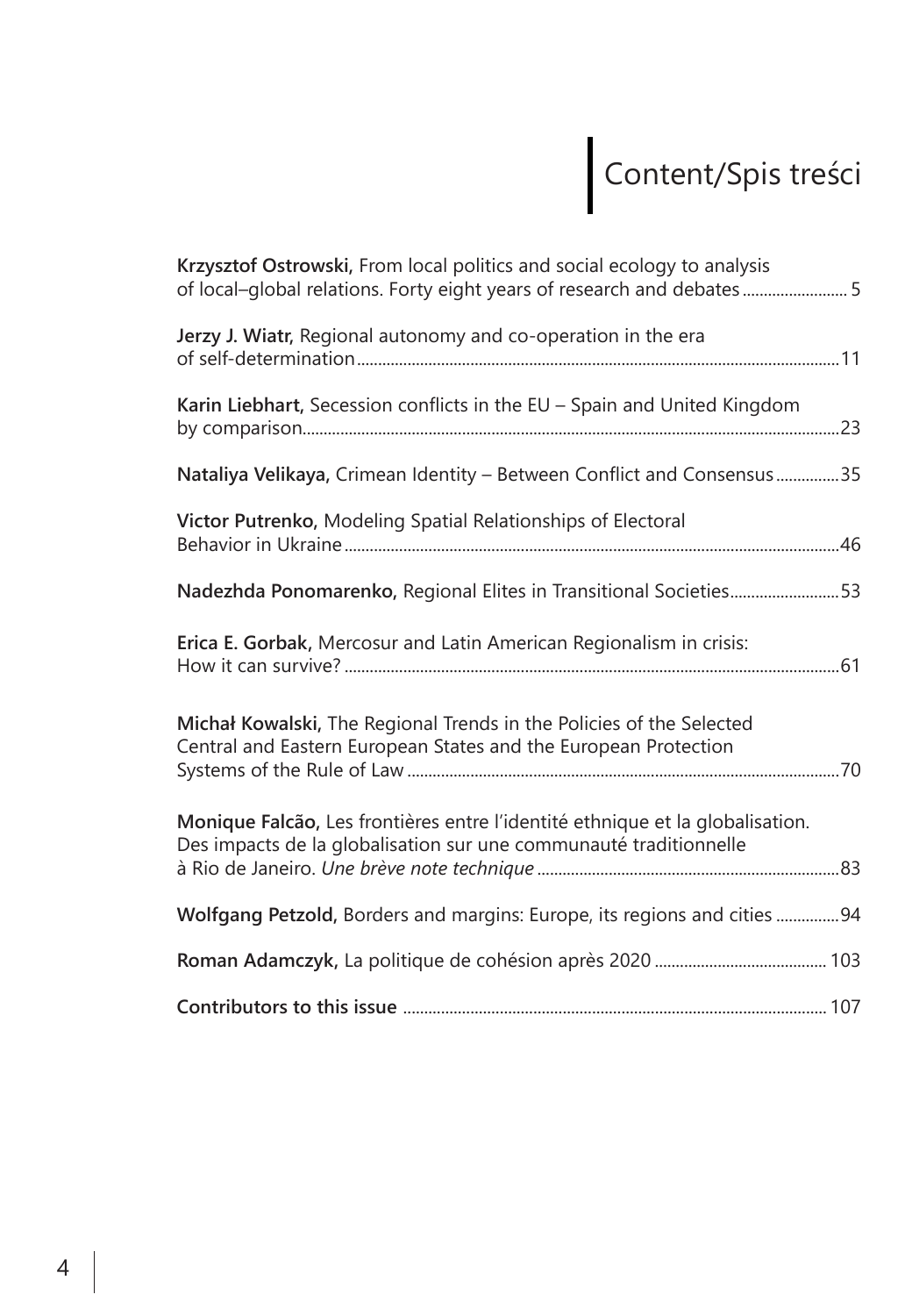## Krzysztof Ostrowski

## **From local politics and social ecology to analysis of local–global relations. Forty eight years of research and debates**

**T**he roots of present analysis of local – global relations in the framework of IPSA Research Committee 47 go back to late sixties – early seventies, golden years for empirical social and political studies. Three factors contributed to favorable conditions for social science research at that time.

> First, comparative approach prevailed tendency of monographic case studies and gave encouragement for research projects based on cross-country comparisons. The success of Civic Culture (1963), comparing relatively similar political cultures (the United States, Germany, Mexico, Italy, and the United Kingdom) prompted other scholars to more ambitious projects. Robert Ingelhart started to build

concept of World Values Survey, Stein Rokkan initiated ambitious study on formation of European nation-states, Terry Clark created a network of projects on local government and, last but not least, research team organized at the initiative of Philip Jacob completed in six years in India, Poland, the United States and Yugoslavia study of the influence of local leadership (Values and the Active Community, 1971). The book by Adam Przeworski and Henry Teune (Logic of Comparative Social Inquiry, 1970), based on experience from this project, was a first successful attempt to formulate methodological principles of comparative studies. At this time, James Coleman and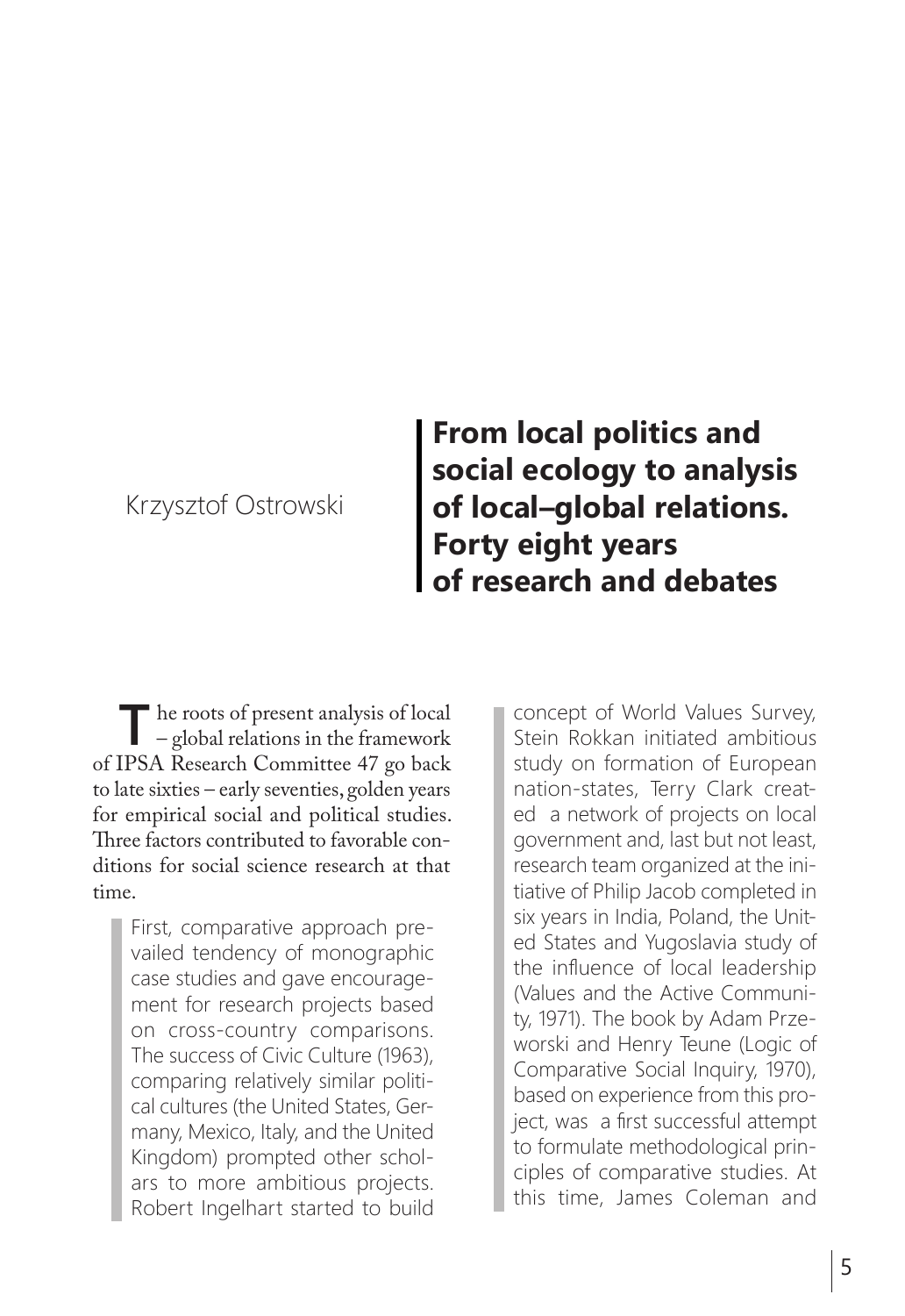Robert Putnam (Ph.D. 1970) were close to comparative projects and the concept of social capital is certainly based on results of some of these studies.

The second factor for fast progress in social science research were revolutionary improvements in organization of research and, first of all, data analysis. In many countries sociological studies were introduced in late fifties–early sixties. In a few years relatively competent field workers and analysts were able to secure stable data collection and in some centers also data analysis. Fortunately fast improvements in computer technology were followed by more and more friendly software and changes in data entry. Such statistical packages as OSIRIS or SPSS useful for social research were available already in late sixties and replaced limited capacity software prepared by IBM for medical research. However, under iron curtain rules, access to computers were politically regulated: West did not send hardware to the East and East controlled transfer of data of any kind and applied complicate verification of purpose and motives of such transfer.

> The third factor was an improved networking in academic contacts. Still without internet, exchange of letters and publications was a primary method of communication. However, in the sixties, the academic institutions facilitating international cooperation had enough resources, influence and prestige to secure regular face to face contacts starting at the top level of world congresses for thousands of participants down to small group meetings called for specific tasks.

Sponsorship of prestigious structures, such as UNESCO and its various subsidiary bodies often resulted in financing or co-financing of academic cooperation, but even just recognition of a project by international organization was sufficient to facilitate contacts. In this case, two organizations: International Sociological Association (ISA) and International Political Science Association (IPSA) simultaneously, but in mutual consultation, changed their principle of organization. Instead of facilitating contacts between national associations, they started to establish and support research committees as statutory bodies. Decision on creation or restructuring of such committee is taken by the association's authorities elected by the national associations, but in both ISA and IPSA national associations have no way to control or influence research committee.

From social ecology and local politics to analysis of local–global relations. This is a short summary of almost 50 years history of research committees of ISA and IPSA which – adjusting to changes – maintain integrity of academic cooperation, promote new initiatives and search for new supporters.

> In 1971–1972 several scholars linked to Values in Politics project helped to form ISA Research Committee 24 on Social Ecology and IPSA Research Committee 5 on Comparative Studies on Local Government and Politics. In the nineties some of those scholars initiated new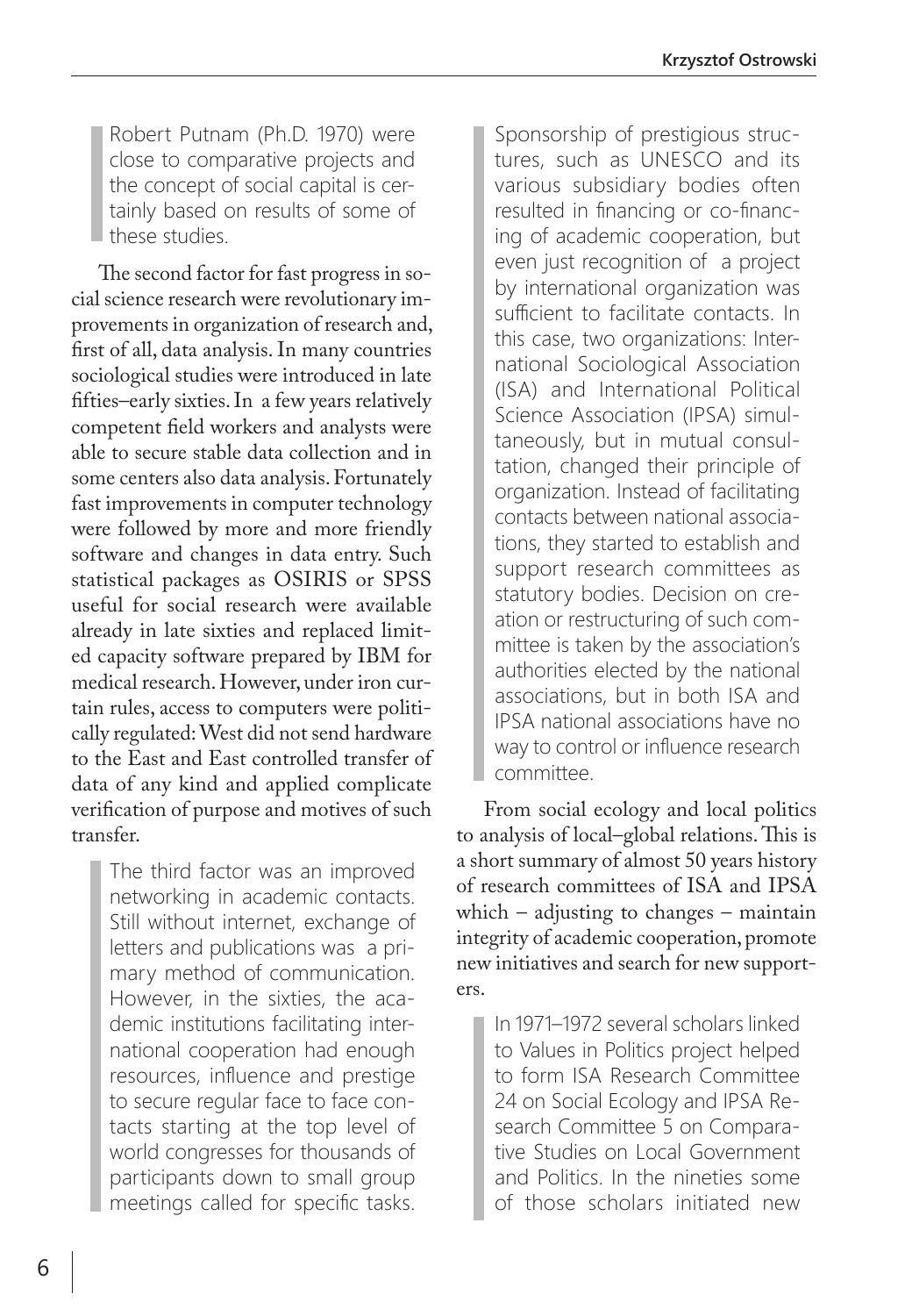research project Democracy and Local Governance and after completion of field work established ISA Working Group 01: Sociology of Local–Global Relations and IPSA Research Committee 47 on Local– Global Relations.

In late sixties personal contacts, cooperation, joint projects, joint conferences were already quite usual for scholars in the West, but still a rare chance for scholars in the East. For the purpose of this paper, I will refer to my personal experience, trying to explain how West–East networking operated in those times. I was elected Secretary of Polish Political Science Association in 1994 and met many famous political scientists in Warsaw, at first IPSA Round Table in 1966. However, my first contact with IPSA abroad was in 1967, when I attended IPSA Congress in Brussels. At this time I was already member of the Polish team in Values in Politics project (described above) and I visited all participating countries: Yugoslavia, India and the United States mainly attending long-lasting round tables which included debates, workshops and also field trips.

An important aspect of Values in Politics project was an emphasis that this is collaborative project, meaning equal rights of all participating partners at all stages of project, from preliminary discussions until preparation of final publication. The project was sponsored by International Social Science Council and was regularly consulted by various experts from many countries. It was hard to adjust to differences caused by different cultures, languages, academic background and skills. I was assigned to the group dedicated to cross-level analysis: individual, community, state and – back in

mind – differences of the political system. But I was also responsible for data analysis working on IBM computers in India and the United States and trying to cope in Poland with small British ICL and our Odra computers to match our analysis with those performed in the United States and India.

After Values in Politics project I was invited to attend UNESCO Data Confrontation Seminar at University of Michigan in April 1969. There about thirty scholars coming from all over the world brought their own data sets with ultimate goal to discuss perspectives of global archives and global analysis. I received no permission to take from Poland any individual data, but I already had community data file prepared for Values in Politics project. Some of participants have data at four levels: individual, community, region and state. I returned from this two weeks workshop with new ideas and new friends, some of them reaching soon high positions in academic structures (Mattei Dogan, Max Kaase, Klaus Liepelt, Stein Rokkan). Two powerful computers of the University of Michigan produced over two week's lot of output but we reached no conclusion how to proceed further. However, in the discussion I grasped interesting concepts hardly heard in sociological debates: space, time, spacial-temporal, social environment, social ecology.

In 1970 I met Mattei Dogan and Stein Rokkan at IPSA Congress in Munich and ISA Congress in Varna. In Munich Jerzy Wiatr launched an initiative to establish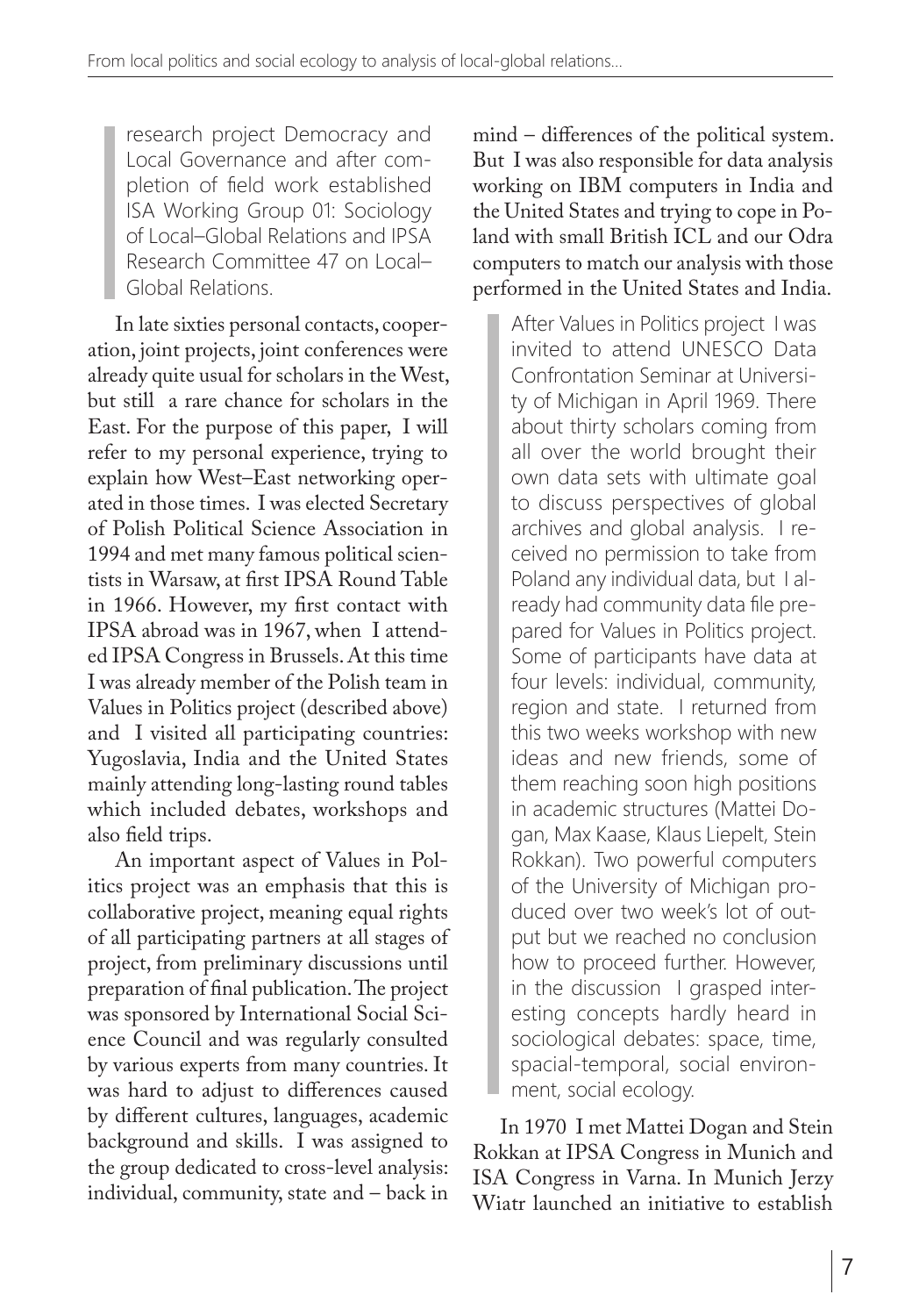Study Group on Comparative Studies on Local Government and Politics, which soon (in 1972) was recognized as IPSA Research Committee 5. Several of my colleagues from Values in Politics and myself joined the Study Group. Neither Dogan nor Rokkan were interested in problems of local government, but in concept of spacial-temporal conditions of change and development as well as concept of social ecology introduced in 1920's in Chicago in the context of urban development.

At ISA Congress in Varna, full of cultural shocks, after still long discussions we decided to apply for recognition of the Research Committee on Social Ecology, with Mattei Dogan as Chair, Frank Sweetser as Secretary, Eric Allardt, Krzysztof Ostrowski, Stein Rokkan, Ervin Scheuch as members of the Board. The Committee was recognized in 1971, and soon key collaborators of Values in Politics joined the Committee: Henry Teune, Zdravko Mlinar and Lester Milbrath.

In August 1970 Stein Rokkan organized in Bergen UNESCO European Seminar for the Training in Data Processing in Social Science Research. Aggregative data from Norway, France and Poland were used for training and list of lecturers included James Coleman and Raymond Boudon. The success of this training encouraged application for UNESCO support for Norwegian–Polish Workshop on Ecological Indicators of Social Change.

> The Workshop was organized in August 1971 in Bergen and in April 1972 in Warsaw in the form of a "data confrontation seminar" at which attempt were made to maximize the comparability of analysis procedures to bring similarities or

differences in the observed geographical patterns of change. Polish team from Values in Politics took an active part in the Workshop.

At the 9<sup>th</sup> World Congress of the International Political Science Association in Montreal in August 1973 IPSA Committee on Local Politics and ISA Committee on Social Ecology organized a joint session "Impact of Local Politics on Community Development". Stein Rokkan and myself presented a paper on "Local Variations in Levels of Modernization: Centers vs. Peripheries in Norway in Poland", based on the Workshop analysis. We were not yet ready to introduce global dimension into evaluation of differences of center and periphery in Norway and Poland, but we concluded: "In a fuller analysis we clearly would have to link data at several levels of each national system: at the level of central budgetary allocations, at the level of local decisions of infrastructure investments as well as the level of individual household reactions to alternatives in the local context" Evaluating cross-level analysis empirically conducted forty five years this was not a bad statement. But life goes on…

Both Research Committees were established to meet some specific, hopefully well defined, research interest. Certainly not to keep group of friends together tied to specific structure. Both Committees reached 40–50 members from roughly 30 countries and composition of the Board changed at each ballot. At some point, both Committees changed their focus, not at the same time. Social Ecology switched to Environment and Society. Henry Teune and Zdravko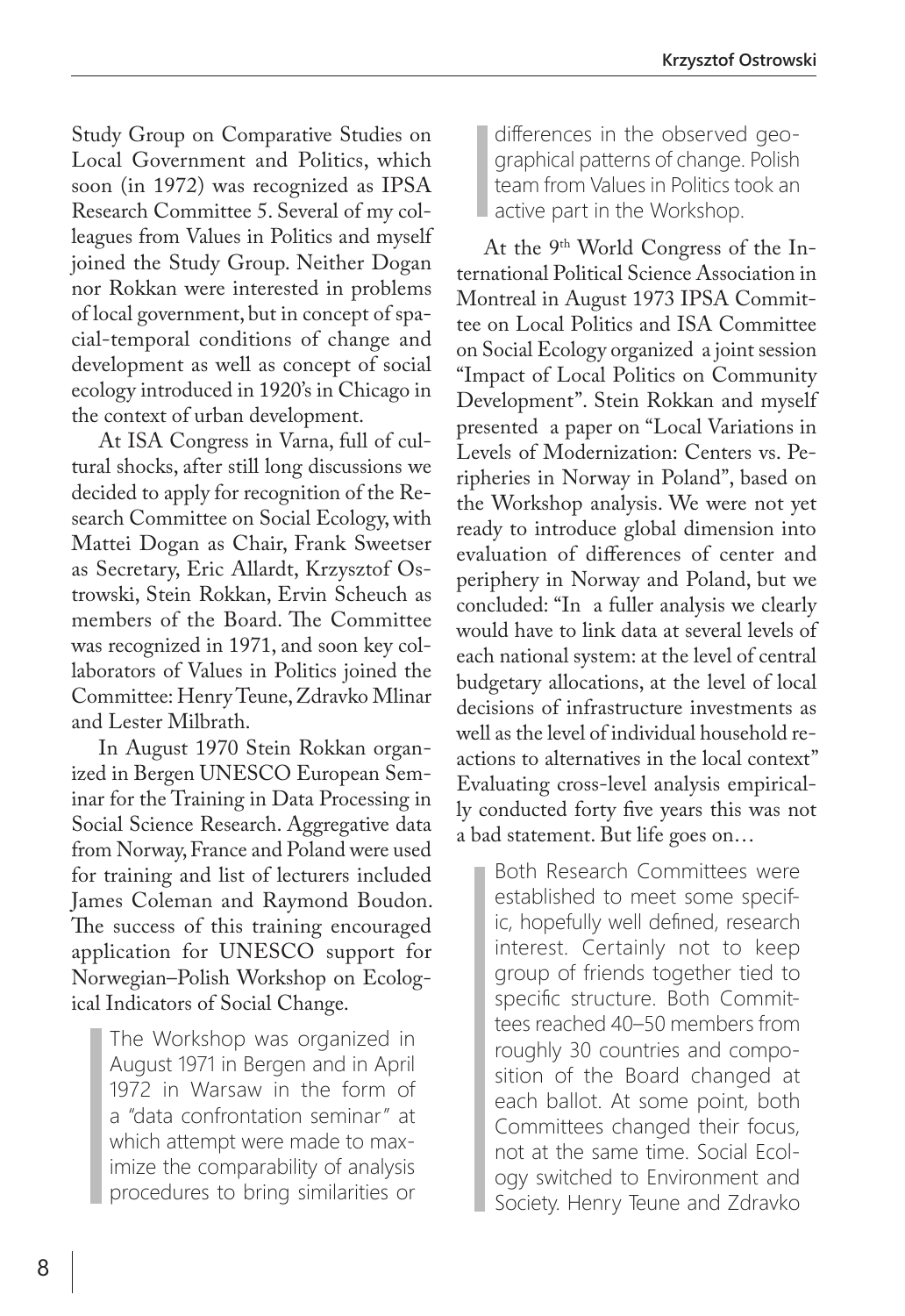Mlinar were elected to the Board till 1994. Local Politics is now more oriented toward comparing administrative systems rather than values and attitudes of leaders. Jerzy Wiatr chaired this Committee till 1979, later Frank Kjellberg till 1988 when he was elected Secretary General of IPSA.

Political transformations in the nineties trigger new wave of interest in local elites. Members and experts of the Values in Politics met in Warsaw in early 1990 to discuss new project based on experience of last 25 years. Modified version of Values in Politics – Democracy and Local Governance – expanded to 32 countries, 3 continents in 10 years. Behind the new data were new colleagues responsible for data collection and analysis. When working meetings finished, the idea of new structures in international associations emerged.

At the time of growing interest in globalization it was natural to look for inspiring new approach to avoid treating global–local relations as vertical, hierarchical. We should try to interpret the world as flat space, and local–global relations as horizontal. Let me quote a paper "A Spatial Representation of Local–Global Relations" presented by late Professor Henry Teune and myself at 17th World Congress of the International Political Science Association in Seoul, in August 1997:

"In the political science of countries, levels almost always refer to hierarchical of national territorial governance although in international relations global usually implies some international system and nation-states and regions within them. The logical empirical meaning of the concept of global–local, however, can be simple aggregates of entities at the same level. A group of proximate localities that make up a region without any structure of super-ordination is a familiar example. They are 'near' and may share other characteristics, making them different from other group or aggregates of localities that are more 'distant'.

Most examples of the spatial dimensions of the concept of 'global' and 'local' use territorial referents. 'Global' and 'local', however, always requires specification of with regard to what, not simple one entity being inclusive of another. Hierarchies, networks, circuits are logical concepts that can refer to relations among 'things' that may or may not refer to physical space. Global and local, as a spatial concept, is relational referring to direction and distance/proximity, but necessarily also to inclusion. As it refers to physical space, it points to the world as a whole and places within it, but not necessary in a hierarchy of levels of inclusion. It does refer to more encompassing inclusions of things at the same level without specifying the nature of relationships, other than as aggregates".

This quote from the paper presented and discussed 19 years ago illustrate climate of early discussion on the local–global relations. In such circumstances both International Sociological Association and International Political Science Association decided to establish and so far to maintain research structures devoted to local–global relations.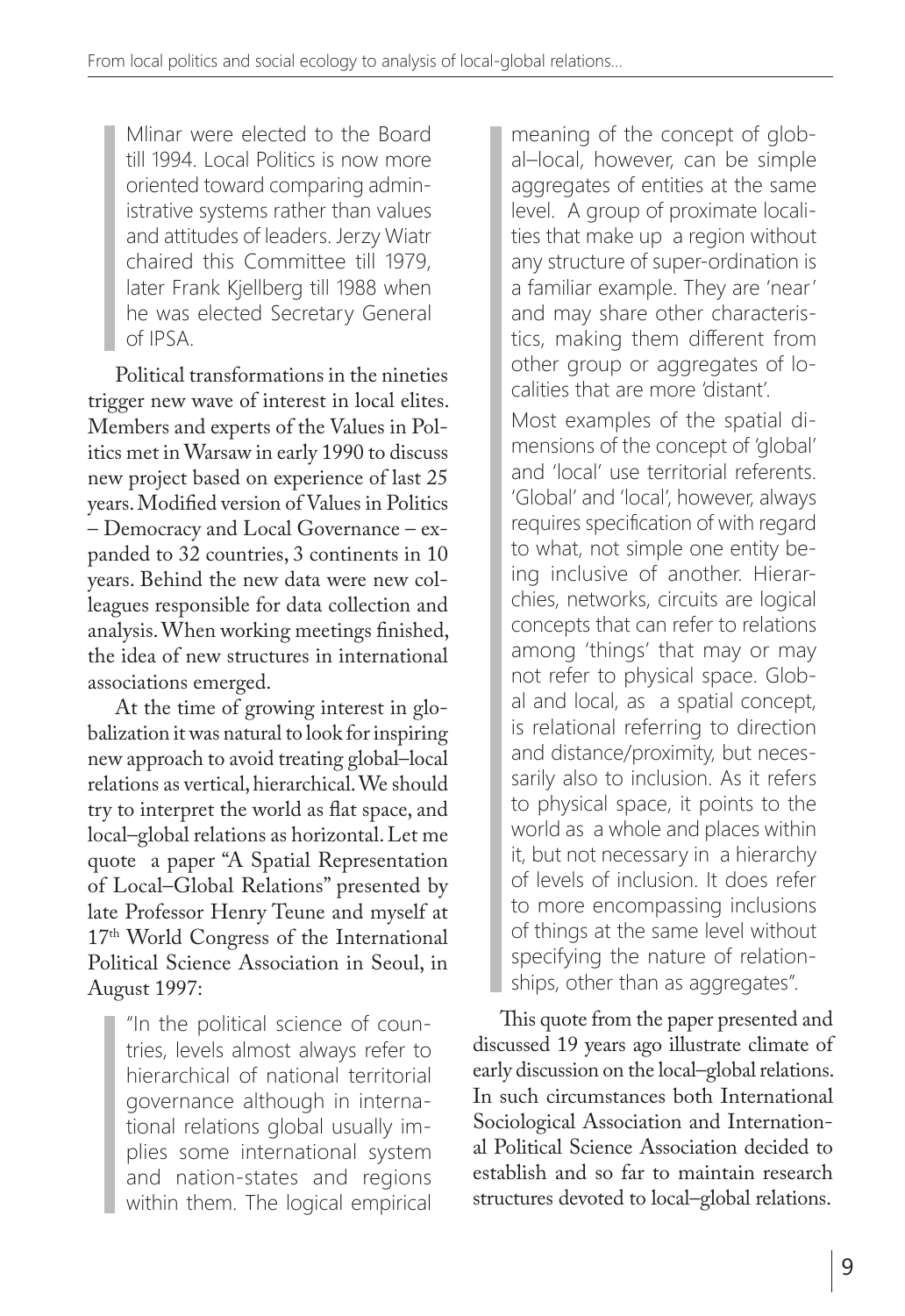The sociological group is called ISA Working Group 01: Sociology of Local–Global Relations, political scientists form IPSA Research Committee 47 Politics of Local– Global Relations. Both structures work closely together, especially in preparation of their sessions at World Congresses. Both have roughly 50 members each, from roughly 30 countries. What we need most now is another round

of golden years for social science research.

At the forthcoming World Congresses (ISA in Montreal, June 2018 and IPSA Brisbane, July 2018) both groups will discuss future plans, including research projects. Participants in Brisbane Congress will be informed about conference in Brussels reported in this publication. It is quite likely that Research Committee 47 will concentrate future actions on problems of regions.

## **Summary**

The article provides background of the activities of IPSA Research Committee 47 on Local–Global Relations. This background incorporate interest in local politics, social ecology, change and development aspects and spatial-temporal approach. The author advocates horizontal rather than vertical approach in analysis of local–global relations.

**Key words:** Local–global, social ecology, comparative research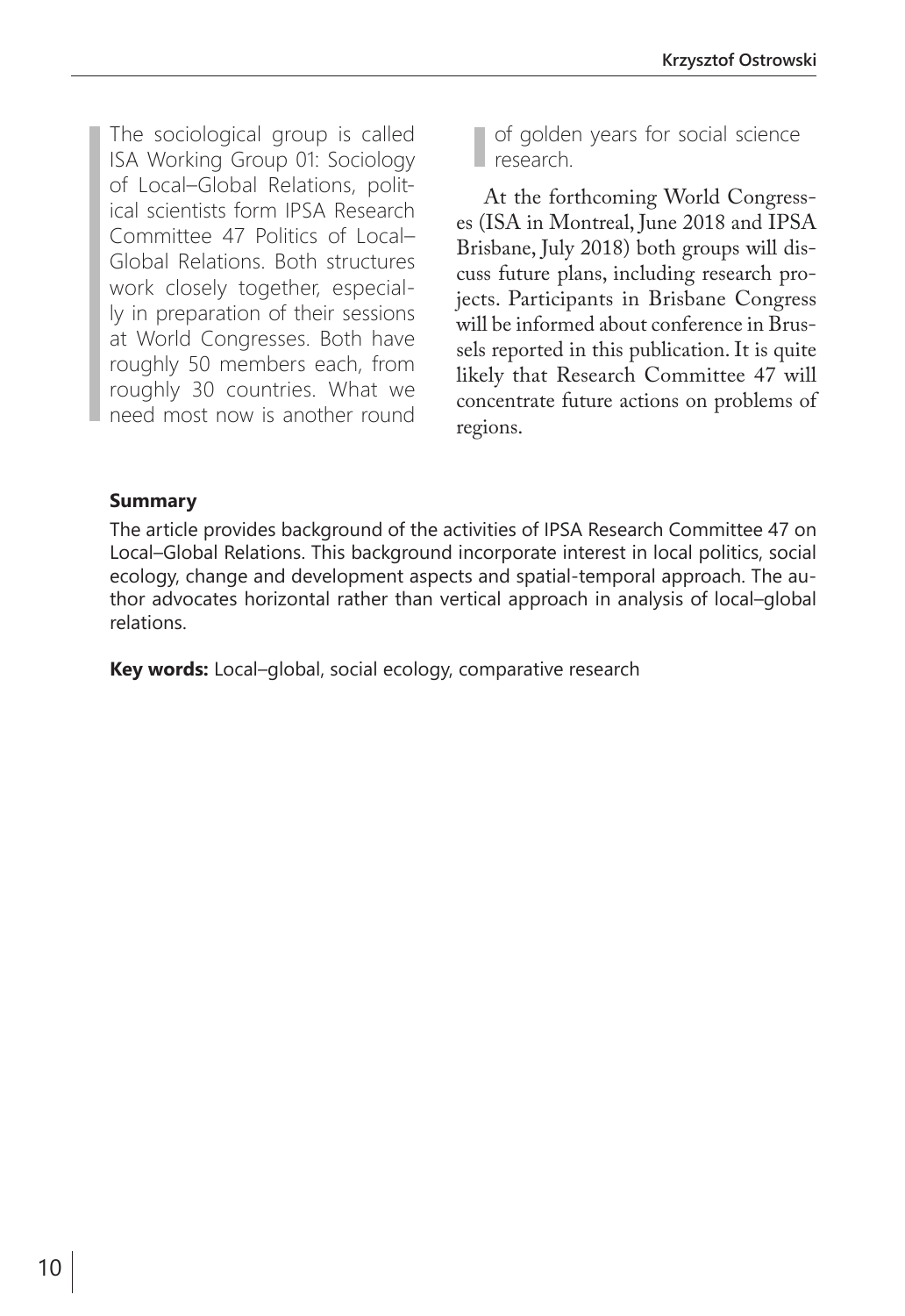Jerzy J. Wiatr

## **Regional autonomy and co- -operation in the era of self- -determination**

It was exactly one hundred years ago, on January 8, 1917, that president Thomas Woodrow Wilson delivered his presidential address in which he declared that one of the principles of the future peaceful world should be the recognition of the right to national self-determination. It is true that Wilson restricted this principles to the nations, which had been ruled by the Habsburg or Ottoman empires, and had not opposed the continuing existence of colonial rule over African and Asiatic peoples. Neither did he apply the principle of self-determination to Ireland – the European nation living under foreign (British) rule, which had to fight for her right to become an independent nation for couple of years and, when she finally won the struggle for independence (in 1921), the peace arrangement left

"a large part of the territory, Northern Ireland with a third of the population, within the United Kingdom" (Peillon 1992:15).

## **Difficult history of a noble principle**

Nonetheless, this was an important turning point in the way in which nation-state has been seen in international relations. Prior to World War One, the dominant principle of international relations was the concept of state *legitimacy* – the cornerstone of world order in past centuries, strongly endorsed by the Vienna Congress of 1815. The idea of national self-determination had been voiced by advocates of the natural laws, who – like Emerich de Vattel (1714-1767) and Jean-Jacques Rousseau (1712-1778) – considered it a logical consequence of the right to live in liberty. The right of nations to become sovereigns in the states of their own has been proclaimed by the American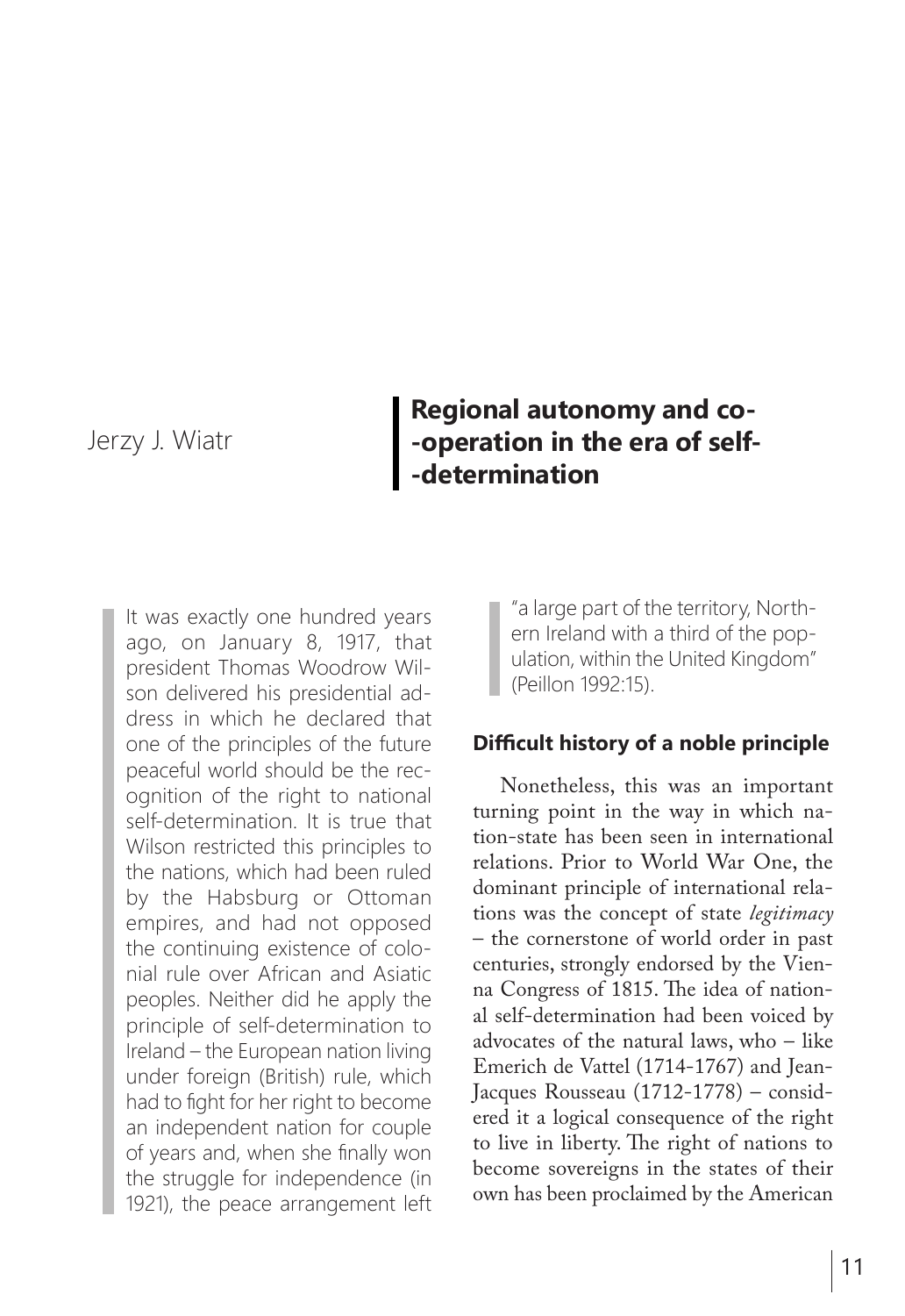Declaration of Independence (1776) and by the French Declaration of the Rights of Man and Citizen (1789), but after the Napoleonic wars the new international order has been rebuilt on the old principle of legalism, which for a century remained the ideological justification for the rejection of the concept of national self-determination. The idea that nations have the right to determine their own future was cultivated by European revolutionaries like Giuseppe Mazzini (1805-1872) and accepted as one of the basic principles by the Socialist International (in 1895), but it took more than a century for this principle to be considered one of the cornerstones of a new world order.

In the immediate aftermath of the First World War, the principle of national self-determination was used by the victorious powers to determine the future of some of the disputed territories on the borders of Germany and Austria. Local referendum was used to allow local population to make its choice between Germany and Belgium (referendum on Eupen-Malmedy in 1920), between Germany and Denmark (referendum on Schlezwig in 1920), between Germany and Poland (referenda on Allenstein, Marienwerder in 1920 and on Upper Silesia in 1921) and between Austria and the Kingdom of Serbs, Croats and Slovenes (referendum on Klagenfurt region in 1920). In 1921, there has been also a referendum on the future of Sopron, decided in favor of Hungary against Austria.

> In his typology of referendums Jean Laponce classified them as belonging to the category of referendums on the transfer of sovereignty form one state to the other (Laponce 2010: 27-28). Even then,

referendum was not always used to settle controversial issues. None of the territorial losses suffered by Hungary has been subject to referendum in spite of the fact that ethnic Hungarians constituted local majorities in some of the territories lost to Czechoslovakia, Romania and Yugoslavia. The Polish–Czech dispute over part of Silesia South of the Olza river has been decided in favor of Czechoslovakia without the use of referendum.

In many parts of the world national self-determination remained an empty slogan. The Soviet state – in contradiction with its own declaration of 1917 – violated the principle of self-determination by annexation of Georgia (1922) as well as by unsuccessful attempt to do the same to Poland (1920). Democratic states of Western Europe (Great Britain, France, Belgium, Netherlands, Italy, Portugal and Spain) continued to rule over the colonial peoples of Africa and Asia and the United States of America did the same in the Philippines. In the nineteen-thirties, aggressive war launched by Nazi Germany, Italy and Japan resulted in occupation of several states. The Soviet Union used the opportunities created by its temporary alliance with Nazi Germany (1939-41) to annex the Baltic republics (Estonia Lithuania and Latvia) and to incorporate parts of Poland, Finland and Romania.

It took thirty more years – and another world war – for the Wilsonian principle of national self-determination to be included in an international document binding for the whole international community. During the Second World War the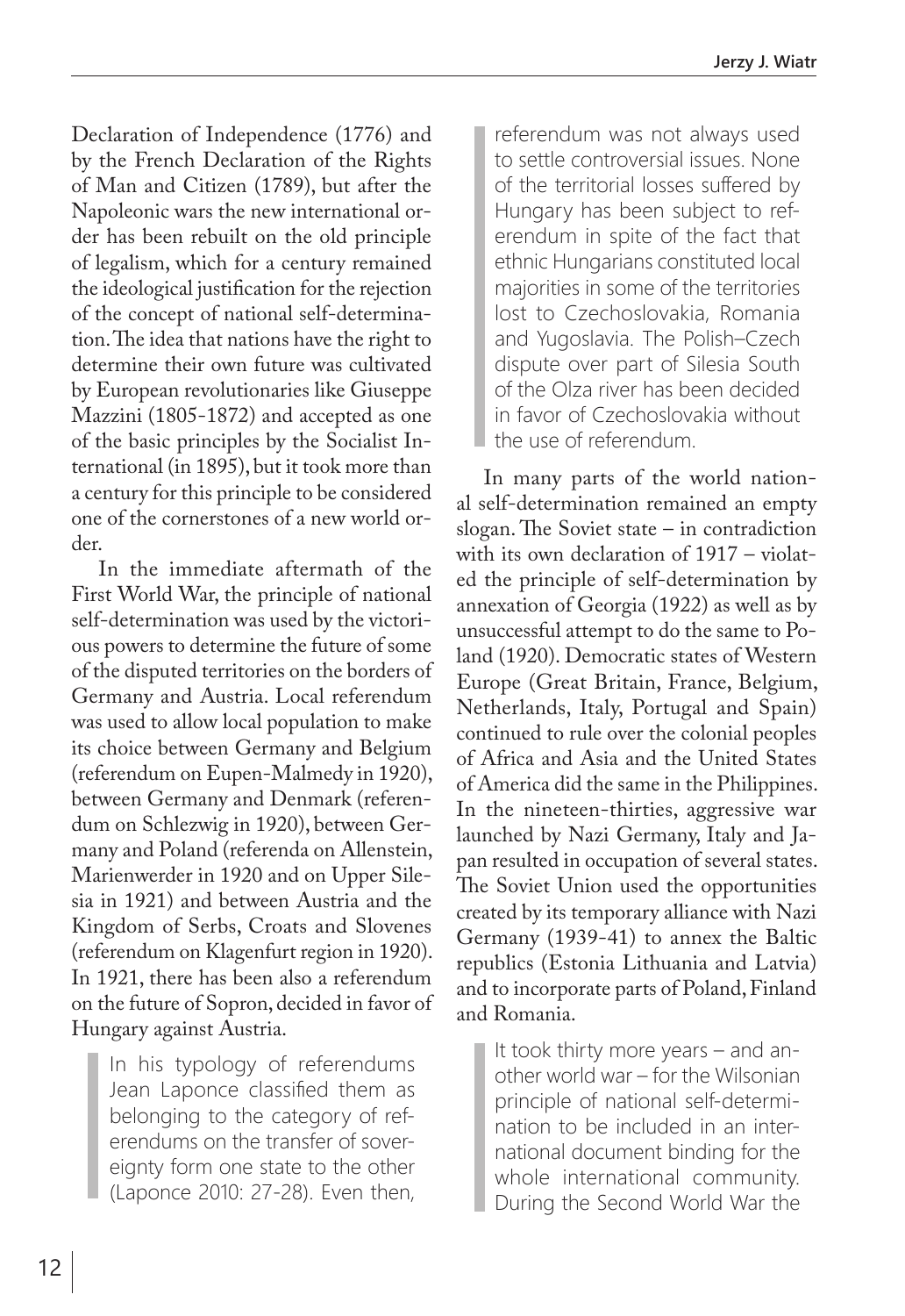principle of national self-determination was proclaimed by the allied powers – first in the Atlantic Charter and then in the Charter of the United Nations and was consolidated in the Universal Declaration on Human Rights adopted by the UN in 1948. In 1960, the General Assembly of the UN adopted the resolution in which it called for the termination of the colonial rule, explicitly applying the principle of national self-determination to the peoples living under the colonial rule. Since then, this principle is considered one of the cornerstones of the world order. While, during the cold war, national sovereignty of smaller nations has frequently been abused by super-powers, the principle of self-determination remained one of the cornerstones of the new world order – at least in the world of ideas.

After the end of the cold war, the disintegration of three socialist federations resulted in the emergence of several new states, many of which have never before been nation-states. While the dissolution of the Czechoslovak Federation (1993) took place peacefully, the collapse of Yugoslavia resulted in four ethnic wars and the international intervention under the umbrella of the North Atlantic Treaty Organization. The dissolution of the USSR (1991) resulted in the emergence of fifteen new states and in the local conflicts between ethnic minorities and the new nation-states. The common denominator of these conflicts was the clash between national ambitions of small ethnic groups and the legally bounding principle, adopt-

ed by the UN, under which only so-called "union republics" (unlike autonomous republics and smaller units) being constituent members of the federation had the right to statehood. This arrangement resulted in several local wars on the territory of former Soviet Union (in Georgia, Moldova, Azerbaijan and, recently, in Ukraine). In early 2014, the transfer of Crimea from Ukraine to the Russian Federation created a new "frozen conflict", since – to quote the Slovenian political scientist Anton Bebler – "the political and legal stand-off between Ukraine and the Russian Federation will undoubtedly continue indefinitely having created a new and long 'frozen conflict' in Europe" (Bebler 2015a:207). In this case, Ukraine (supported by the majority of democratic states) claims her legal rights to the peninsula, while Russia justifies her policy as reflecting the will of the Crimean people, in great majority supporting the reunification with Russia. The Slovenian author points to some analogy between the separation of Kosovo from Serbia (in 1999, as result of the military action taken by the United States and its allies) and the separation of Crimea from Ukraine; in both cases the ethnic majority in the disputed regions supported the secession (respectively, from Serbia and from Ukraine) and in both cases outside powers (respectively, the United States and the Russian Federation) played the crucial role not having obtained the legal mandate from the UN Security Council (Bebler 2015b:33-34)

> The dissolution of the colonial empires resulted in several conflicts – some of them taking the form of local wars – over disputed territories, where the "will of the people" was either ignored or difficult to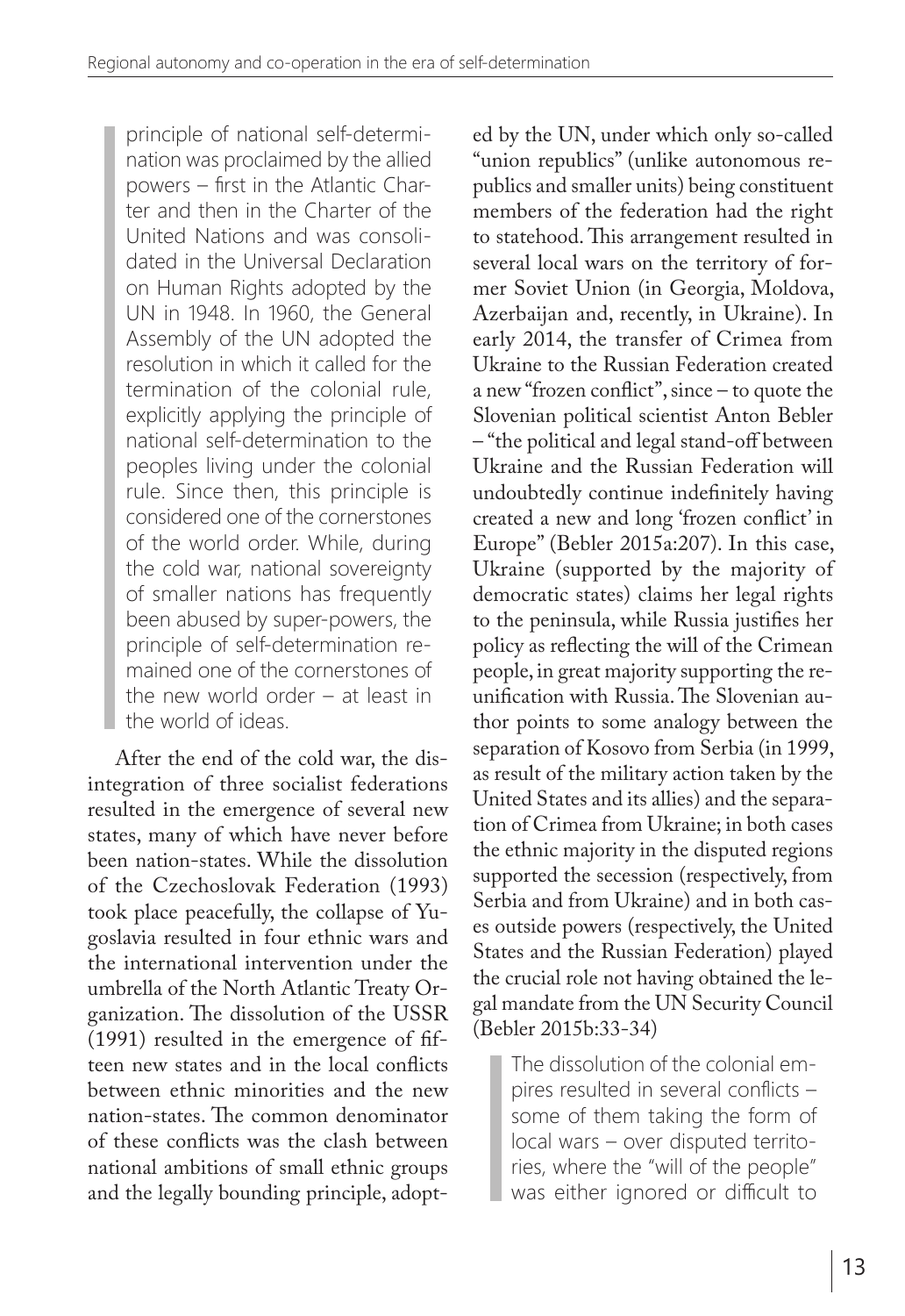define in an impartial way. In 1967, Biafra rebelled against the central government of Nigeria and proclaimed independence – only to be crushed by force after a prolonged civil war, in which Nigerian government received support from great powers. In 1971, East Pakistan rebelled against the central government and – with the military support offered by India – successfully established itself as a new nation-state under the name of Bangladesh. In 2011 prolonged civil war in Sudan resulted in an agreement on the division of Sudan into two separate states. This, however, failed to produce a lasting peaceful arrangement. South Sudan is now on top of the list of "failed states" and is plagued by domestic strife between conflicting tribes and political factions. Secessionist movements emerged in several other post-colonial states (for example in Congo, Indonesia and Sri Lanka).

## **Subnational regions and their right to self-determination**

Contrary to views prevailing in the aftermath of World War Two, Europe has not been immune from conflicts, the roots of which lie in the secessionist ambitions of ethnically distinct regions within nation-states. In the late twentieth century and in the first two decades of the twenty-first, there have been several heated disputes over the right of subnational regions to secede from the nation-state. It is this type of controversy over self-determination which is the focus of this paper.

It was assumed in the last century that in the old democracies of Europe the "national question" has been solved forever. Democratic nation-states, with full guarantees of human rights and with protection of the collective rights of ethnic minorities, were supposed to be free from conflicts over national self-determination. Last decades have shown that this vision has not fully corresponded with reality.

In the Eastern part of the continent, the Soviet hegemony delayed the process of national separatism for almost half of century. After the collapse of the communist regimes, tensions between ethnic minorities and the states within which they lived became an important part of the painful process of transition: in Romania (with the Hungarian minority demanding full respect of its rights in Transylvania), in Bulgaria (where the Turks in the South of the country protested against what they considered ethnic discrimination), in Estonia, Lithuania and Latvia (where Russian, and in the case of Lithuania also Polish, minorities felt discriminated against by the newly independent states) and in some of the former Yugoslav republics with their complex ethnic structures. In Bosnia-and-Herzegovina such tensions led to four years of bloody ethnic war and in Serbia the armed conflict in Albanian-populated Kosovo resulted in the intervention of the NATO forces and in the forced separation of Kosovo from Serbia.

Democratic Western Europe has not remained immune from problems of this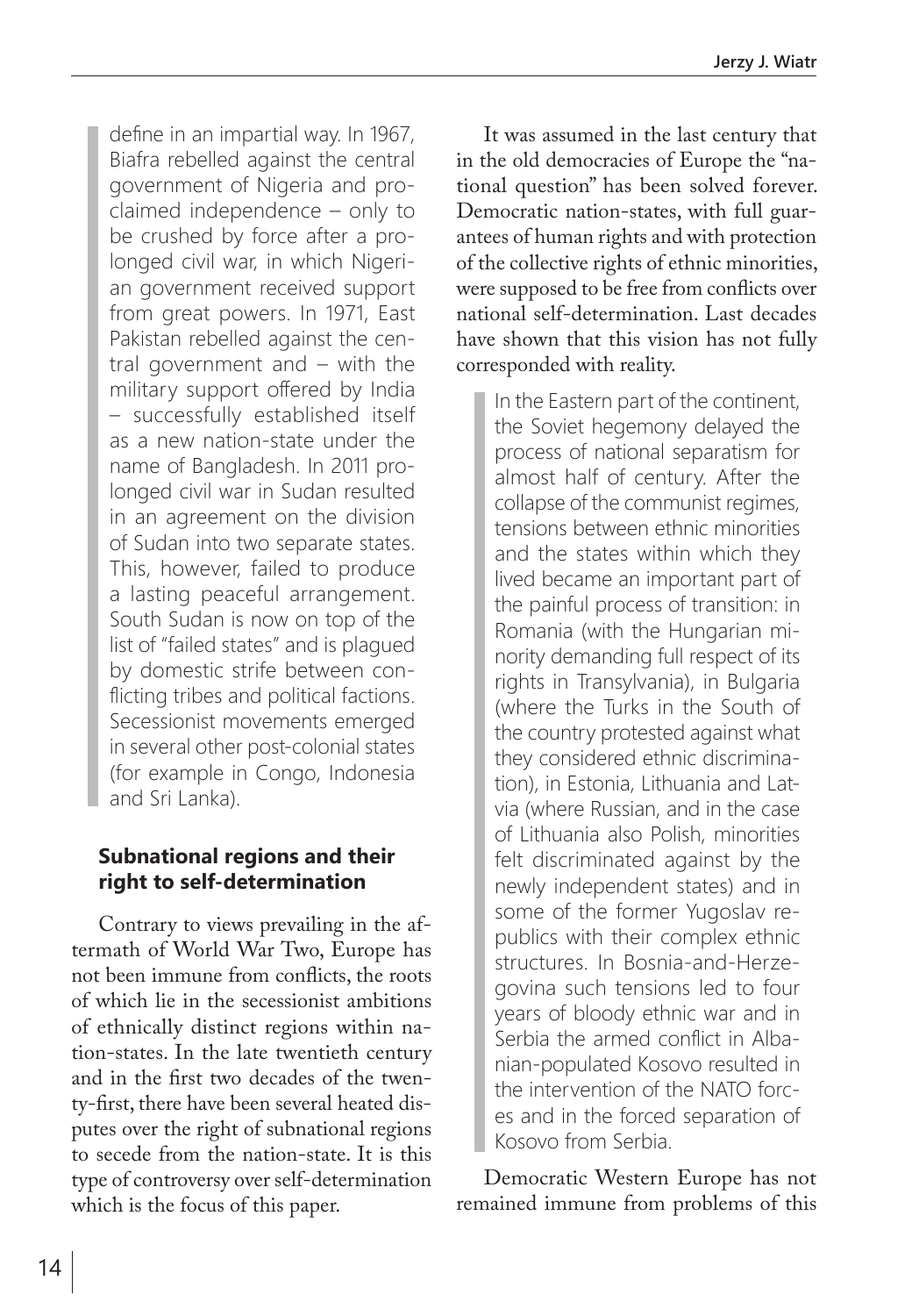type. Contrary to the optimistic views dominant in the first half of the past century, several "old democracies" in Europe has been confronted with the regional separatism, sometimes even employing the terrorist tactics. The most dramatic of such conflicts were the following:

- (1) Northern Ireland: established in 1921 in six (out of nine) counties of Ulster; catholic minority rebelled in the 1960s provoking a prolonged armed conflict solved by the "Good Friday Agreement" of April 16, 1998, which provided for the proportional representation in the Ulster Assembly, the provincial government based on power-sharing and for the establishment of the British-Irish Council to promote co-operation. The agreement has been approved in referendum on May 11, 1998 carried out in the Republic of Ireland and in Northern Ireland (with 94.4% in Ireland and 71.1% votes "yes" respectively).
- (2) Scotland: establishment of the local parliament and government in 1998. After the electoral victories of the Labor Party (1999, 2003, 2004), power switched to the Scottish National Party in the election of 2007. In 2012 British Prime Minister David Cameron and the Scottish Prime Minister Alex Salmond signed the Edinburgh agreement on referendum concerning the future of Scotland. In the referendum of October 25. 2014 the majority of voters (55%) voted for the continuation of Scotland's membership in the United Kingdom.
- (3) South Tyrol: annexed in 1919 by Italy as a result of First World War; terrorist attacks in early 1960s caused by demands for unification with Austria; in 1972

the compromise solution based on the establishment of the autonomous province with the three officially recognized languages (Italian, German and Ladin).

- (4) Corsica: French island with strong ethnic identity; from 1975 through 2014 plagued by terrorist attacks organized by the separatist Front of National Liberation of Corsica; since 2014 separatists continue their struggle by political means only.
- (5) Basque Land (Euskadi, Pais Vasco): the Northern region of Spain populated by the Basque people; demands for independence were voiced by the radical organization ETA, resulting in the wave of terrorist attacks in 1960s and 1970s; the agreement of October 25, 1979 established the autonomous government (Euskal Autonomia Erkidegoa, Comunidad Autonoma Vasca, in Spanish).
- (6) Catalonia (Catalunya, Cataluña*,* Catalonha), a Northern region of Spain with strong tendencies for national self-determination; first attempt to establish a nation-state in 1914 ("Mancomunitat de Catalunya") suppressed by the Spanish government in 1925. In 1931, after the fall of military dictatorship, the republican government granted Catalonia autonomy. On October 6, 1934 the Catalonian prime Minister Lluís Companys proclaimed the establishment of the Catalonian Republic; the move resulted in the forcible removal from office of Lluís Companys and the temporary abolishment of Catalonian autonomy. In the civil war (1936-39), Catalonia became the longest fighting fortress of the republicans and during the Franco's dictatorship (1939-1975) was deprived of all elements of local autonomy. Span-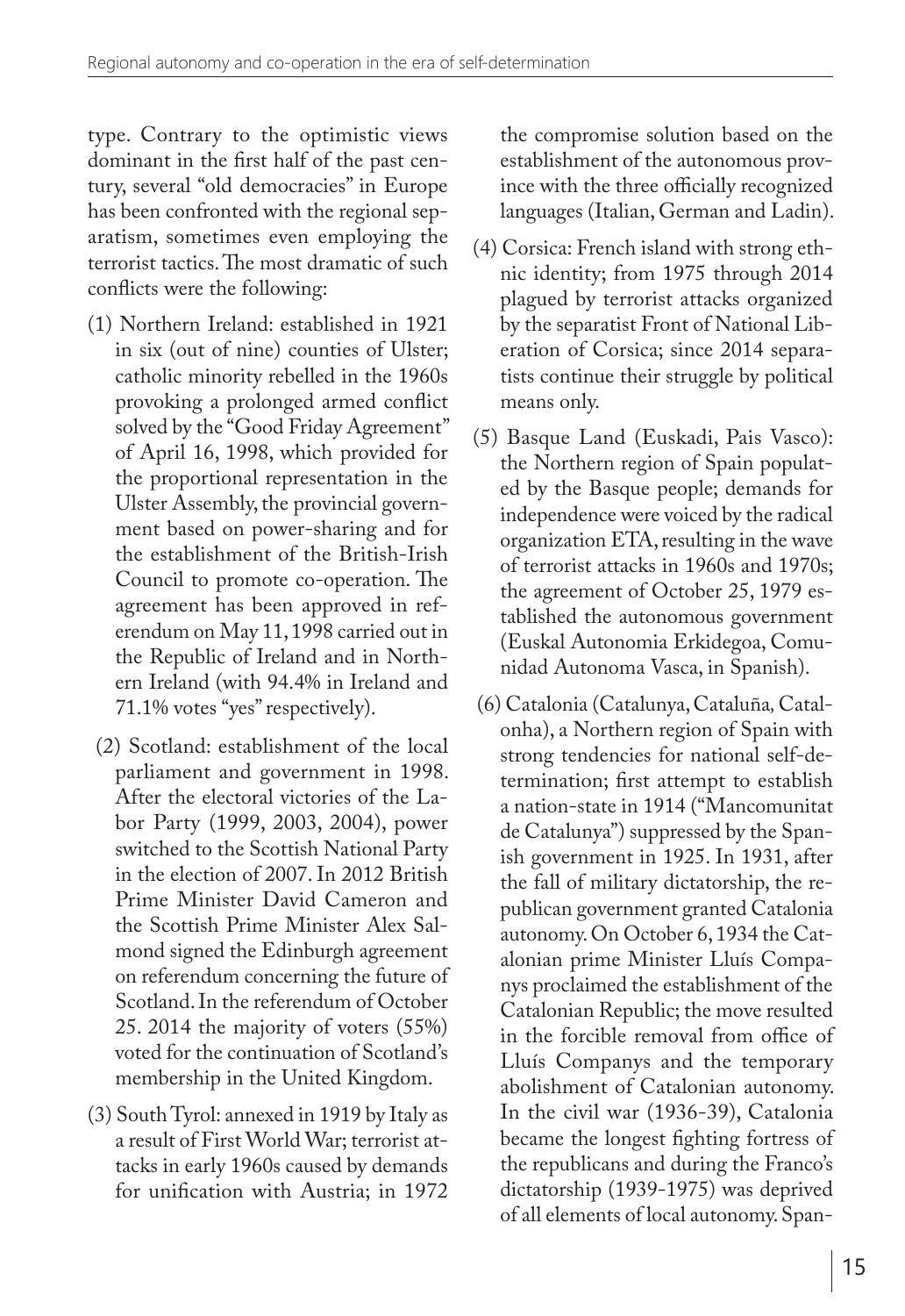ish democratization after the death of Francisco Franco gave Catalonia the status an autonomous province (1978), but strong movement for independence continued to fight for self-determination. The election of 2012 gave a weak majority to the pro-independence parties. On January 23, 2013 the Catalonian Assembly voted for the Declaration of Independence, resulting in the open confrontation with the Spanish government in 2017. Referendum on the issue of future relations with Spain, declared illegal by the Spanish government, resulted in the overwhelming vote for independence and was followed by the adoption of the Declaration of Independence by the Catalonian Parliament on October 27, 2017. The Spanish government reacted by suspending of Catalonian autonomy and taking legal action against the Catalonian government of Prime Minister Carles Puigdemont, including arrests of several Catalonian ministers. Soon, however, the Spanish government suffered a humiliating defeat when, in the new regional election on December 21, 2017, the pro-independence parties won the majority of seats in the Catalonian regional assembly. The future of the Catalonian crisis remains undecided.

One general conclusion can be drawn from the experience of these conflicts. Confronted with the demands for self-determination of the sub-national regions, the national governments have only two options: concessions or repressions. The first option, while available in authoritarian states like the Russian Federation (in her conflict with

Chechnya), is not a viable strategy for a democratic state. Sooner or later the Spanish government will learn that oppression would not solve the Catalonian crisis and that some kind of a compromise will become inevitable.

What kind of a compromise? How can a nation-state defend its integrity without massive repression and a kind of authoritarian rule over an unwilling regional minority?

The crucial theoretical question underlining the controversies over national self-determination is the very concept of the nation. *Que-est ce qu'une nation? –* asked Ernest Renan (1823-1892) in his famous lecture at Sorbonne in 1882 (Renan 1996). His answer was that what constitutes a nation is the political will to act as a community, the everyday plebiscite. The political definition of a nation does not ignore the importance of cultural characteristics (such as a common language, common historical traditions and patterns of culture) but emphasizes the crucial role of the political will without which an ethnic group cannot be considered a separate nation. In many contemporary nation-states there are ethnic groups which, while distinctly different from the majority, are not separate nations because they do not wish to become political communities.

When they do, their right to self-determination can be satisfied in various forms: regional autonomy, federalization of the state, or independence. It is important to realize that independent state is only one way of implementing the right to self-determination and that in many cases nations decide to choose a different solution.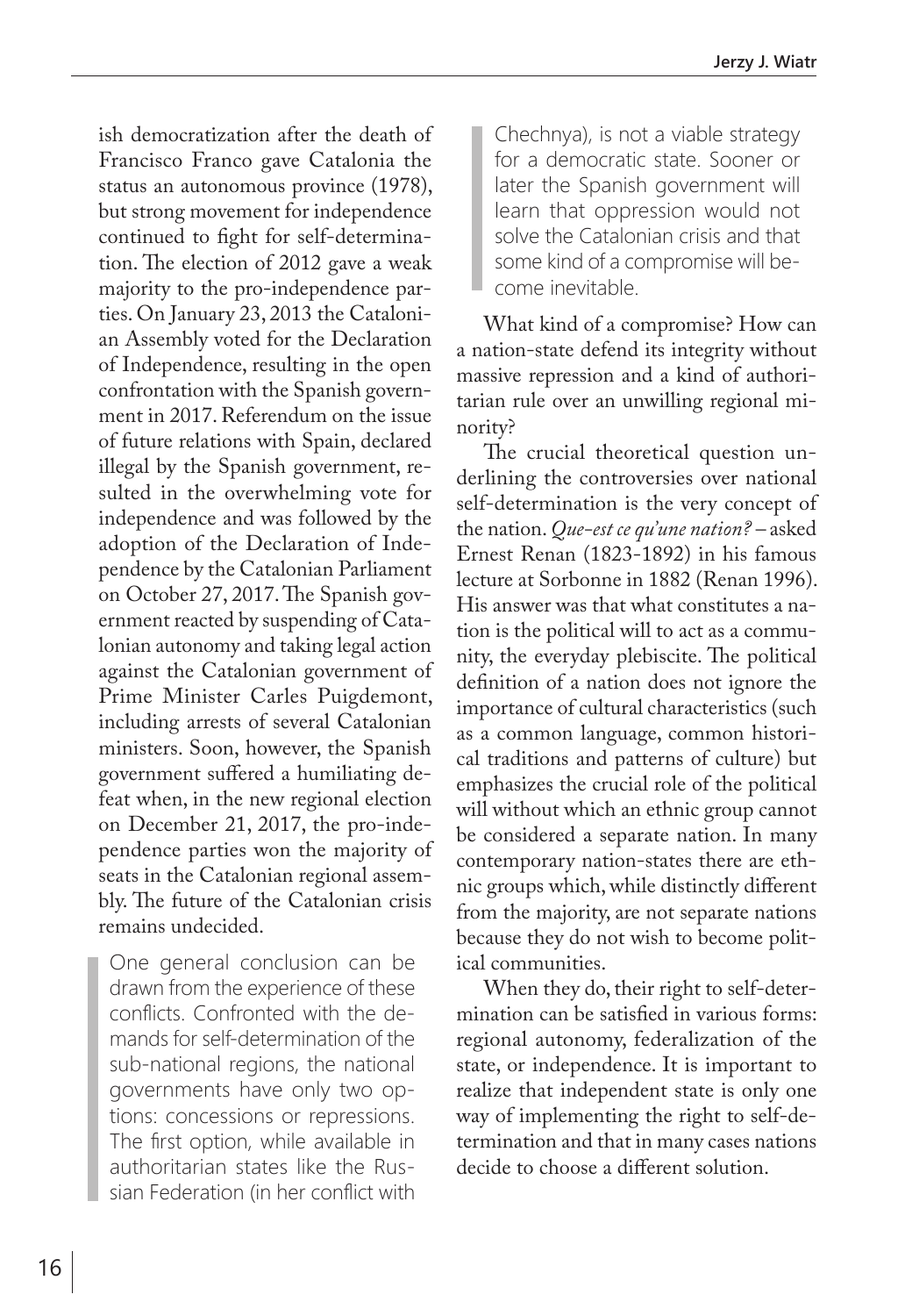The crucial issue, however, is their right to make the choice in a democratic way. There are two possible scenarios for the democratic expression of the collective will: through decisions made by democratically elected parliaments or through referendum.

Who has the right to decide? The Spanish constitution requires that the decision must be taken by the whole country, through the ruling of the national parliament or through a referendum in which all citizens of Spain could vote. Such solution contrasts with the British one, in which the future of Scotland was decided by the Scottish referendum with other citizens of the United Kingdom having no power on this particular issue. It is quite obvious that the Spanish solution in practice means that the national minority, such as Catalonians, is deprived of its right to self-determination, because its decision alone is not binding on the central government. While the Spanish legal system can stop secession of a regional minority for a time being, it seems to be detrimental to the long-term preservation of the democratic system.

Secession is only one, the most radical, option. Alternative political solutions provide for the self-determination within the ethnically divided states. How can this be done?

The most frequently given answer calls for the recognition of multiculturalism understood as the acceptance of plurality of cultural traditions within a nation state ( John 1998). The European Union considers multiculturalism an important aspect of liberal democracy and one of the key conditions for the protection of human rights. Multiculturalism includes guarantees for the cultivation of linguistic and cultural identities of minority groups within a nation state and constitutes an alternative to the policy of assimilation. As such it is opposed by radical nationalists for whom the idealized nation-state should be based on unified cultural traits.

Multiculturalism cannot, however, solve the problem of political postulates raised by some of the sub-national regions. Demands for self-determination go beyond the right to cultivate regional cultures and aim at the political self-government. In a weak version, they can be satisfied by the decentralization of the state, which transfers a considerable part of political power to sub-national administrative units. Such solution, however, may not satisfy the more radical advocates of regional self-determination demanding greater role in the governance on national level.

Here the democratic principle of the majority rule collides with the legitimate claims of the national minorities. How to reconcile their right to self-determination with the principle of preservation of the existing borders and with the protection of the integrity of the existing nation-states?

The answer can be found in the theory of consensus (consocial) democracy formulated by Arend Lijphart (Lijphart 1977, 1984).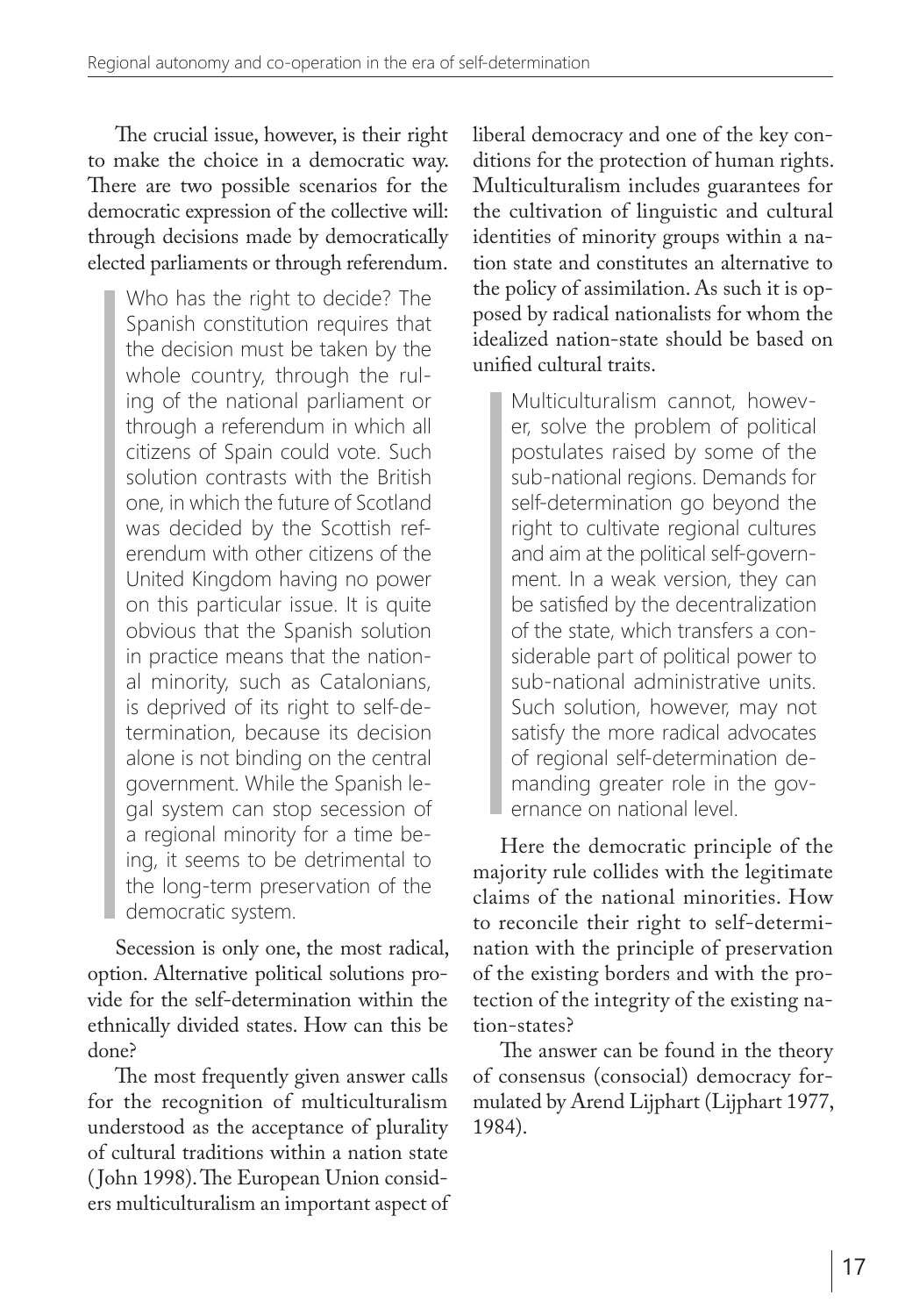## **Consensus democracy in plural societies**

Forty years ago, the Dutch-American political scientist Arend Lijphart addressed the issue of the survival of democracy in – as he called them – "plural societies" (Lijphart 1977). By plural societies Lijphart meant societies permanently divided along ethnic and/or religious lines. Such divisions result in the weakness of political identification with the nation state, unless the political system does away with the majoritarian concept of democracy.

> The democratic idea of the rule of majority cannot, argued Lijphart, be automatically applied to permanently divided ("plural") societies for a very simple reason. Being in minority because of one's ethnic or religious identity is qualitatively different from being in minority because one's political views are not shared by the majority of citizens. Political views change, ethnic or religious identities do not. If one happens to belong to a religious or ethnic minority and feels that the interests of this minority are ignored by the majority, there is no moral reason for which she or he should bow to the will of the majority. This makes the political conflict in plural societies fundamentally different from that which one finds in ethnically homogenous nationstates.

The solution suggested by Lijphart is based on the rejection of the principle of the majority rule, substituted for by the concept of democratic compromise (under the name of "consocional democracy", in

the later book substituted for by the term "consensus democracy"). Such constitutional arrangement includes far-reaching devolution of power (from central government to the regions), proportional representation in the parliamentary election, and the effective veto power for each of the ethnic or religious communities.

> Prior to the publication of Lijphart's books, "consensus democracy" experienced a dramatic failure in Cyprus, where it had been introduced (in reality, if not in name) under the London Treaty of 1960, which provided the internationally agreed upon framework for independence of the island, previously ruled (for last 82 years) by the United Kingdom. The London agreement had been preceded by the armed guerrilla campaign launched by the Greek Cypriots fighting against the British rule and demanding unification with Greece. The constitution of Cyprus provided for the veto power for the (Turkish) vice-president and other legal arrangement guaranteeing the rights of the Turkish minority (at that time accounting for 18% of the population). This arrangement constituted a case of "corporate federalism" in Carl J. Friedrich's terminology (Friedrich 1968:124). As Arendt Lijphart argued, "because of the residential patterns of the Greek majority and the Turkish minority were at that time highly intermixed, a regular territorial federalism could not be instituted. Instead, the two ethnic segments were given a great deal of autonomy by means of sepa-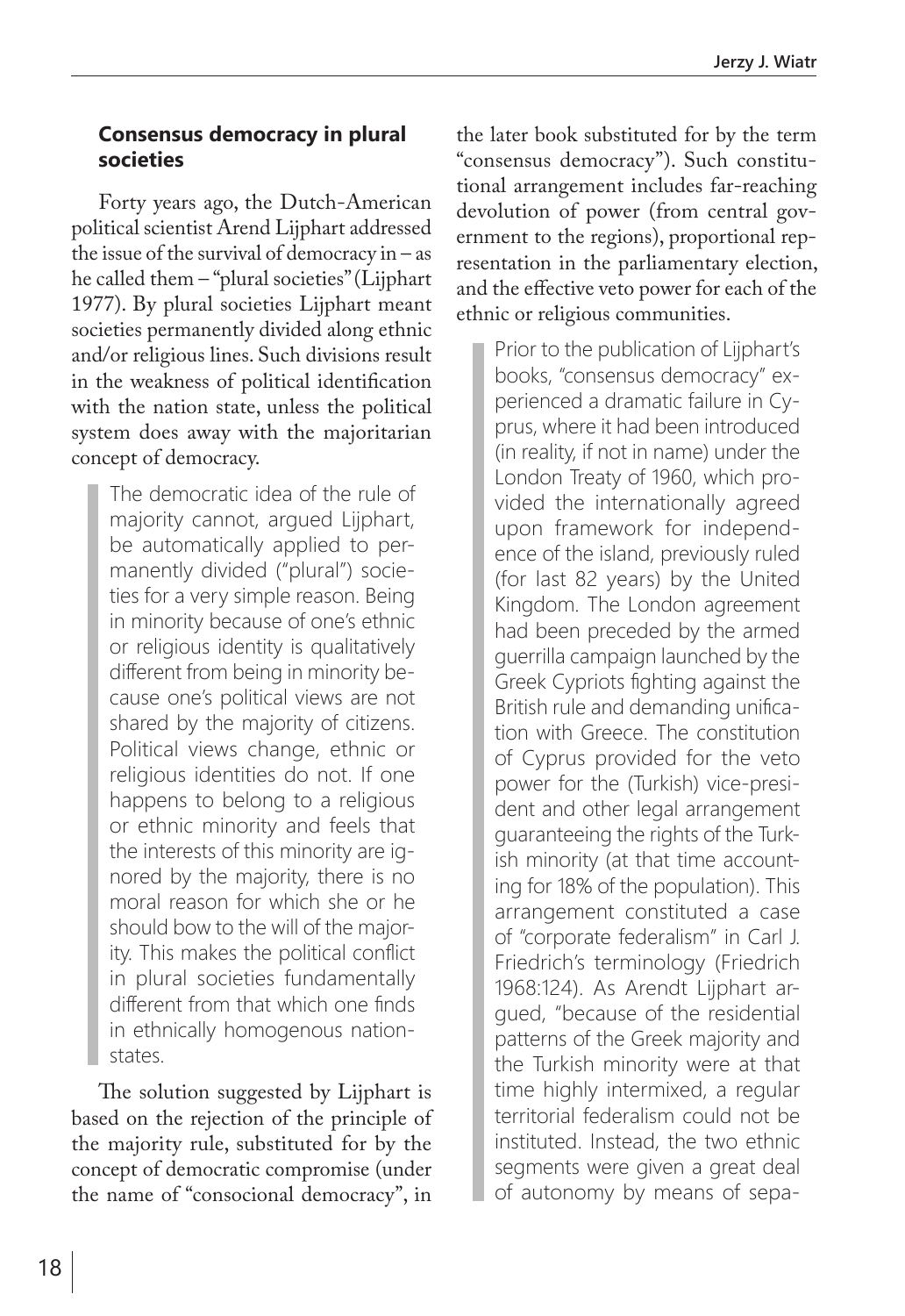rately elected communal chambers with exclusive powers over religious, educational, cultural and personal status matters, and separate municipal councils in the five largest towns of the island" (Lijphart 1984: 184).

 In the following years, there have been several clashes between two ethnic communities culminating in 1974 in the *coup d'etat* of Greek-Cypriot nationalists aiming at the establishment of the unlimited rule of the Greek majority and, ultimately, at the unification with Greece (*enosis).* Turkey, acting as one of three powers guaranteeing the observance of the London Treaty intervened by sending her army to rescue the Turkish minority and to occupy northern part of Cyprus (approximately 40% of the island), where a secessionist state (Turkish Republic of Northern Cyprus) was established in 1983. The failure of negotiations between both communities and the rejection (by the Greek community) of the UN-sponsored compromise In the referendum of 24 April 2004, made the Cyprus case one the oldest "frozen conflict" in Europe (Bebler 2015:19-41).

Following the publication of his first book, Lijphart continued his comparative study of democracies in monolithic and in plural societies which covered twenty-one cases (Lijphhart 1984), two of which (Belgium and Switzerland) in his classification were consensus democracies.

## **Belgium: a model for regional self-determination?**

Perhaps the best example of the successful application of the principles of consensus democracy

in an ethnically divided society is Belgium. "It is often said – writes Sir Richard D. Lewis – that Belgium is not a country, but a compromise. Belgium was created in 1830 when the Catholic provinces of the Low Countries that had achieved independence from Spain in the seventeenth century broke away from the Calvinist north. Basically Belgium is two nations – a Flemish-speaking one in the north and a French-speaking one in the south. The two groups do not like each other, particularly since the balance of power is currently passing from the formerly mine-rich French speakers (Walloons) to the *nouveaux riches* and numerically superior Flemish, who are developing the hinterland of Antwerp, Europe's second largest port. To complicate matters further, the city of Brussels is a predominantly French-speaking enclave in Flandres, and a German-speaking minority lives along the German border" (Lewis 2006: 251).

The first one hundred years of independent Belgium were marked by the French domination in all fields of life. French was the official language of the kingdom, including the military and institutions of higher learning. Walloons constituted the majority of the political and cultural elites and the Flemish were reduced to the position of ethnically and economically discriminated minority,

This has changed slowly under the impact of three main factors.

First, during the German occupation (1940-1944) the Nazi authorities deliber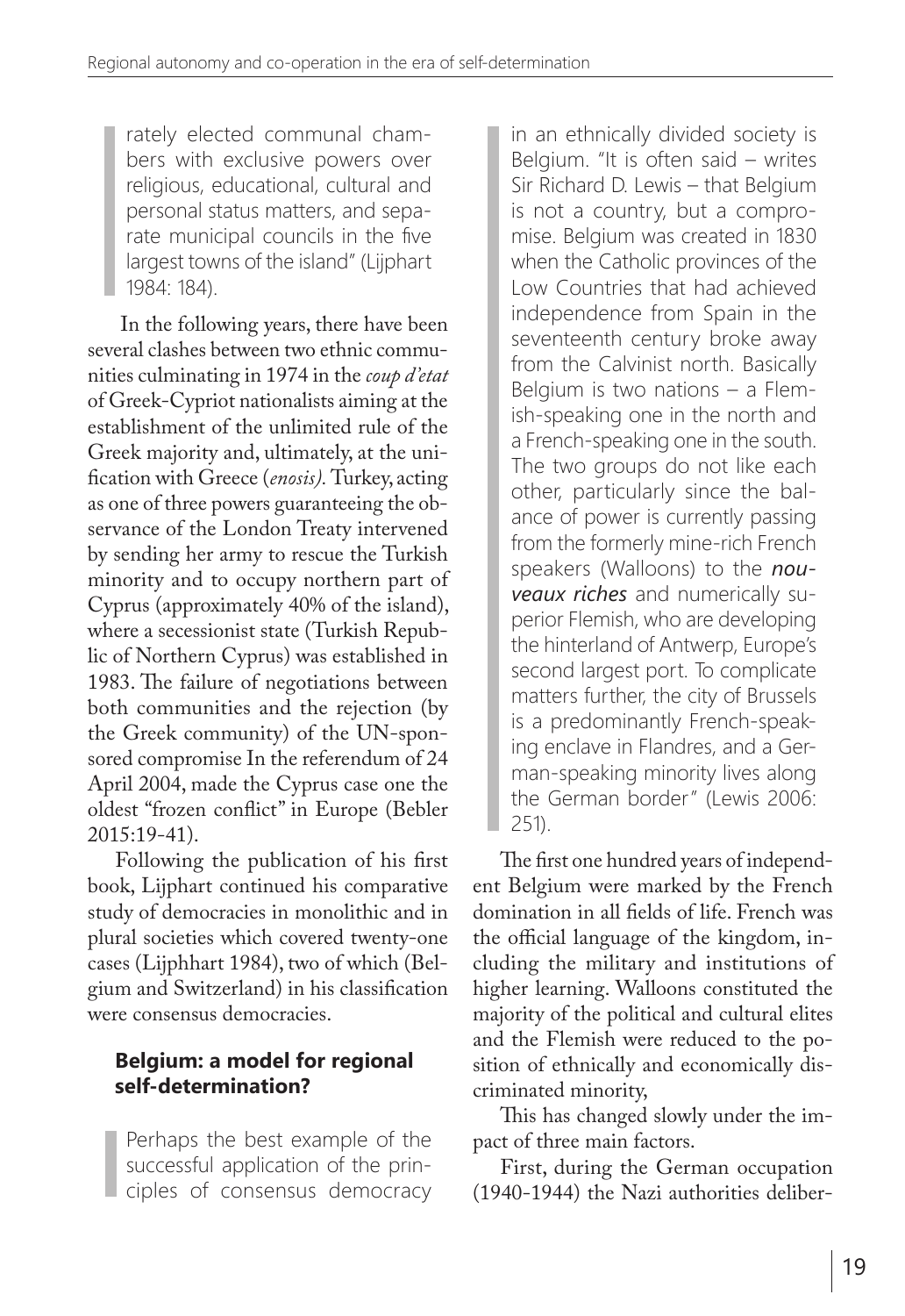ately conducted the policy of favoring the Flemish North at the expense of the Walloon South. Flemish became the language of instruction in the oldest Belgian university (Katholieke Universiteit Leuven) and was used in the local administration. Following the war, it became impossible to revert these changes.

Second, economic development of Flandres combined with the crisis of Walloon economy, heavily dependent on coal industry, did away with the economic inequalities between two parts of Belgium.

Third, the higher birth rate in Flemish North changed the demographic structure of Belgium in favor of the Flemish (new) majority of approximately 60 percent.

> Ethnic tensions led to "linguistic war" of 1968, part of which was the division of the Catholic University into two separate institutions (the Flemish one in Leuven and the French one in Louvain-la-Neuve) and in the series of six state reforms (1970-2011). Belgium became a federal state composed of three cultural communities (Flemish, French and German) and three regions (Flanders, Wallonia and Brussels) with most of the prerogatives of central government (other than foreign and defense policies) being transferred to the communities and regions. In 2011, the Senate ceased to be directly elected and became the assembly of the representatives of regional parliaments.

Ethnic nationalism has not died, but has been considerably weakened. Both in Flanders and in Wallonia there are nationalistic parties calling for separation from Belgium, but they fail to attract mass support.

Strongly entrenched in the European Union and hosting the European capital, Belgium is a good example of the success of consensus democracy based on the respect for the right of ethnic communities to self-determination. The Belgians of all ethnic backgrounds enjoy they independence in the pluralist federal state. For other plural societies Belgium can serve as the reminder that difficult problems can be solved in the spirit of compromise and co-operation.

One of the general conclusions which can be drawn from the Belgian experience is that it pays to take risks and to offer ethnic and/or religious communities within a nation- state an option of walking out or working together for a mutually acceptable compromise. This is even more true in case of countries where, unlike in Belgium, there is a substantial asymmetry in the potential of majority and minority, like – for instance – in the case of the conflict between Catalonia and the Spanish government. In the short run, dominant majority can impose its will but in the long run this will not solve the problem of satisfying demands for self-determination. A democratic state – unlike an authoritarian one – encounters great difficulties when it tries to suppress desires for self-determination of a minority region by force. Therefore, in the long run it is safer to use the Belgian strategy of devolution of power than to insist on the unitarian character of the state.

European integration offers ethnic minorities a strong incentive to work for a compromise solution because it protects the integration of the member states but also because it creates legal and political framework within which member states must respect the rights of their citizens, including the collective rights of minori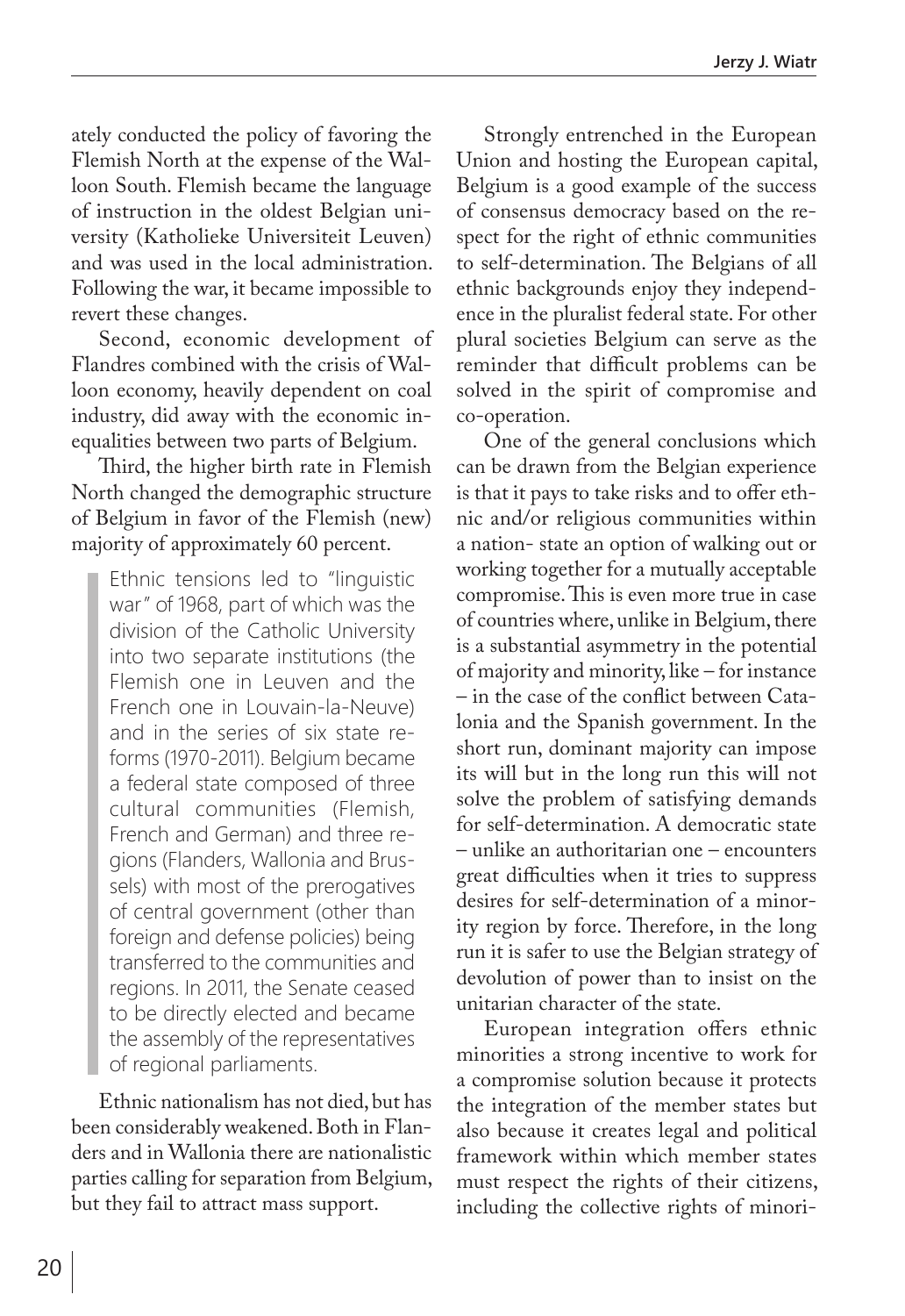ties. Self-governing regions, based on freely expressed will of their citizens, are the best

guardians of the collective rights and freedom of citizens living in plural societies.

## **References:**

- Bebler Anton, ed. (2015a), *'Frozen Conflicts' in Europe,* Opladen-Berlin-Toronto: Barbara Budrich Publishers
- Bebler Anton (2015b), "On political and cultural aspects of the Russian-Ukrainian Conflict" in: *The 15th International Likhachov Conference*", St.Peterburg: The Humanistic University of Trade Unions: 31-36
- Friedrich Carl J. (1968), *Trends in Federalism in Theory and Practice,* New York: Praeger
- John Michael (1998), "Schmelztiegel Mallorca? Zu Multikulturalität und Regionalisierung im neuen Europa" in Krzysztof Glass, Robert Hettlage and Riccardo Scartezzini, eds., *Erweiterung Europas,* Wien-Poznań: Humaniora: 284-299
- Laponce Jean (2010), *Le referendum et souverainete: comparaisons, critiques et commentaires,* Quebec: Presse de l'Universite Laval
- Lewis Richard D. (2006), *When Culture Collide: Leading Across Cultures,* Boston-London: Nicholas Brealey International
- Lijphart Arend (1977), *Democracy in Plural Societies: A Comparative Exploration,* New Haven: Yale University Press
- Lijphart Arend (1984), *Democratic Patterns in Majoritarian and Consensus Government in Twenty-one Countries,* New Haven: Yale University Press
- Peillon Michel (1992), "State and Society in the Republic of Ireland" in: Patrick Clancy, Mary Kelley, Jerzy Wiatr and Ryszard Zoltaniecki, eds. (1992), *Ireland and Poland: Comparative Perspectives,* Dublin: University College, pp. 15-24
- Renan Ernest (1996), *Qu'est-ce qu'une nation et autres ecrits politiques,* Paris: Imprimerie nationale

**Key words:** Democracy, local politics, nation, region, self-determination

## **Summary:**

*The principle of national self-determination, formulated by the US president T.W. Wilson, while crucial for relations between nation-states, leaves open the issue of the right of ethnic and/or religious minorities within a nation-state to decide on their future. At present, several democratic states face the growth of regional demands for self-determination. The recent crisis in Catalonia is one of the sharpest illustration. While authoritarian regimes try to put down regional secessionism by force, democracies have to find a different solution. Multiculturalism, regional autonomy, federalism and secession are the alternative solutions. Arendt Lijphart's theory of consensus democracy provides the intellectual framework for reconciling the right of self-determination with the preservation of a common state in ethnically plural societies. The Belgian constitutional reforms of 1970-2011 have shown the success of such solution.* 

[Paper presented at the international conference on "Regions: between national and local", which was organized in Brussels, January 8–9, 2018, by the European School of Law and Administration and by the Research Committee 47 (Global–Local Relations) of the In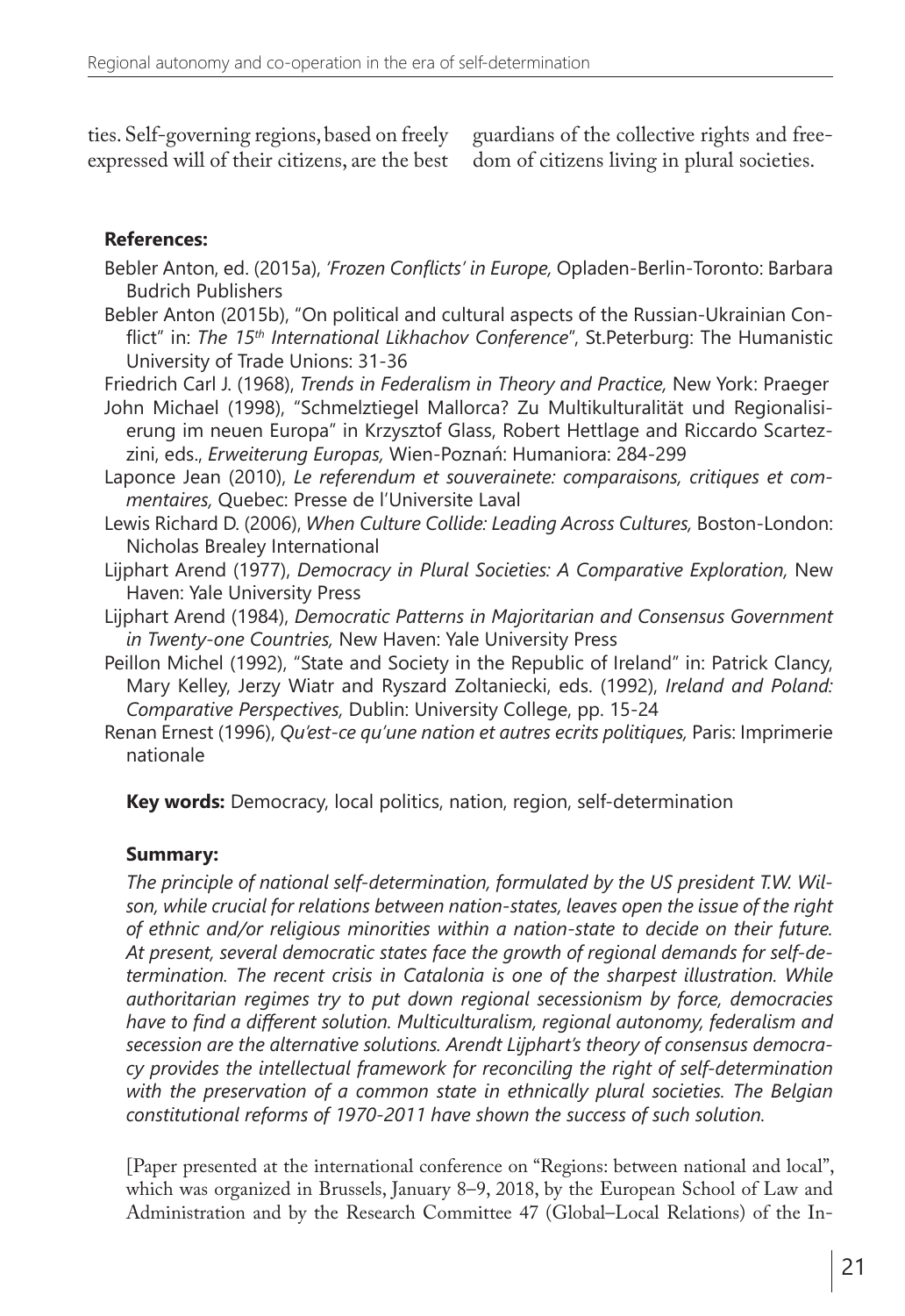ternational Political Science Association. It will be published in *Europejski Przegląd Prawa i Stosunków Międzynarodowych (European Review of Law and International Relations),* No 2, 2018].